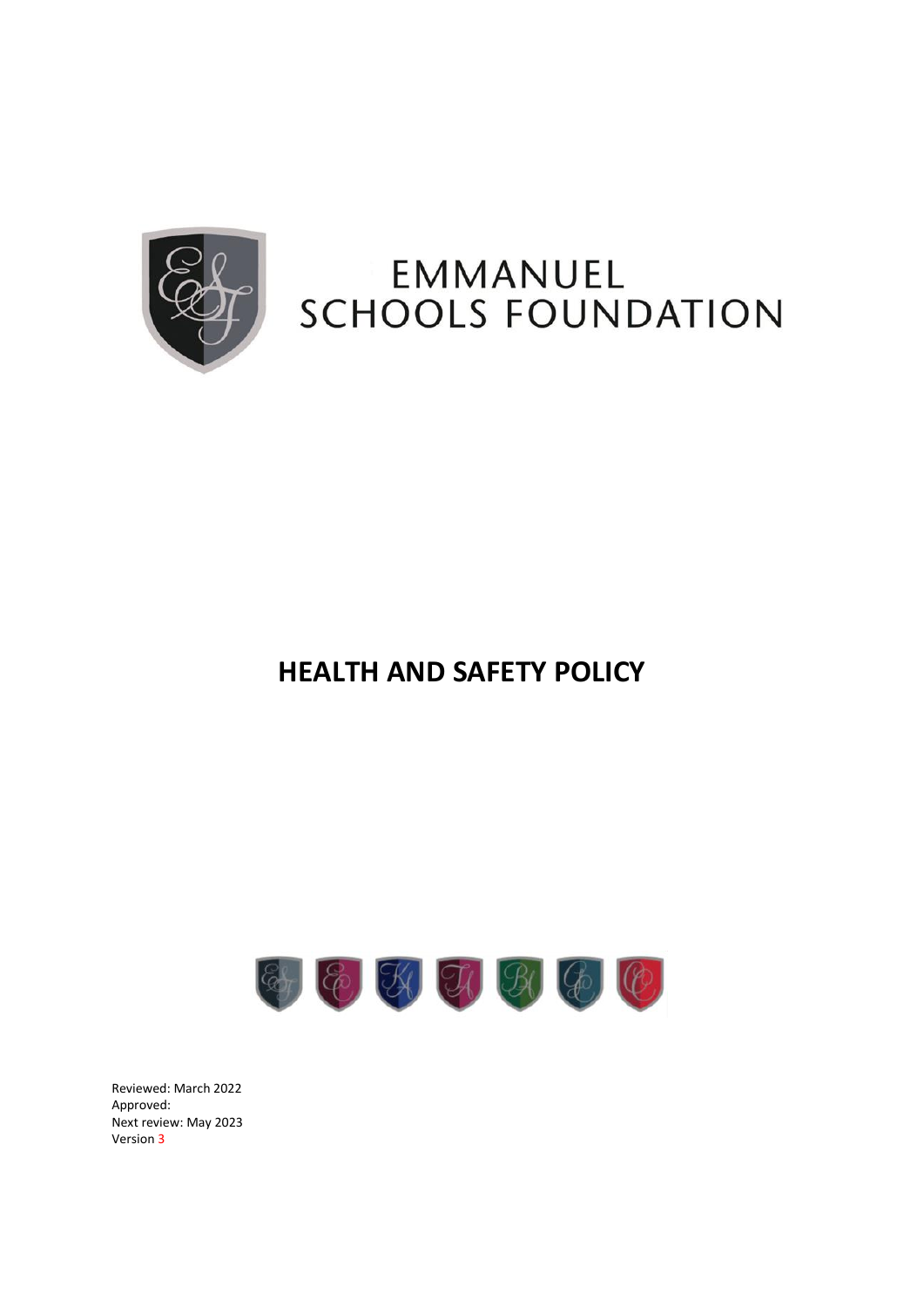# **CONTENTS**

| REVIEW PROCEDURES <b>And Container and Container and Container and Container and Container and Container and Container</b>                                                                                      | 4                                                                                   |
|-----------------------------------------------------------------------------------------------------------------------------------------------------------------------------------------------------------------|-------------------------------------------------------------------------------------|
|                                                                                                                                                                                                                 | 5                                                                                   |
| ORGANISATION<br>1. Introduction<br>6.<br>8.<br>12. The Health and Safety Co-Ordinator Responsible For Health And Safety<br>13. Teaching/Non-Teaching Staff Holding Posts/Positions of Special<br>responsibility | 7<br>7<br>7<br>8<br>9<br>10<br>11<br>12<br>12<br>13<br>14<br>13<br>14<br>15<br>15/6 |
| 19. Students                                                                                                                                                                                                    | 16/7<br>16/7<br>17/8<br>17/8                                                        |
| Contractors                                                                                                                                                                                                     | 19<br>19<br>19<br>19<br>20                                                          |
| Curriculum Safety (including out of school learning activities) ________________<br><b>Electrical Safety</b><br><b>First Aid</b>                                                                                | 20<br>20<br>20<br>21<br>21<br>21                                                    |
| Lettings/shared use of premises/use of Premises outside School Hours<br>Lone Working                                                                                                                            | 21<br>22<br>22<br>22/3<br>23                                                        |
| Maintenance and Inspection of Equipment                                                                                                                                                                         | 23                                                                                  |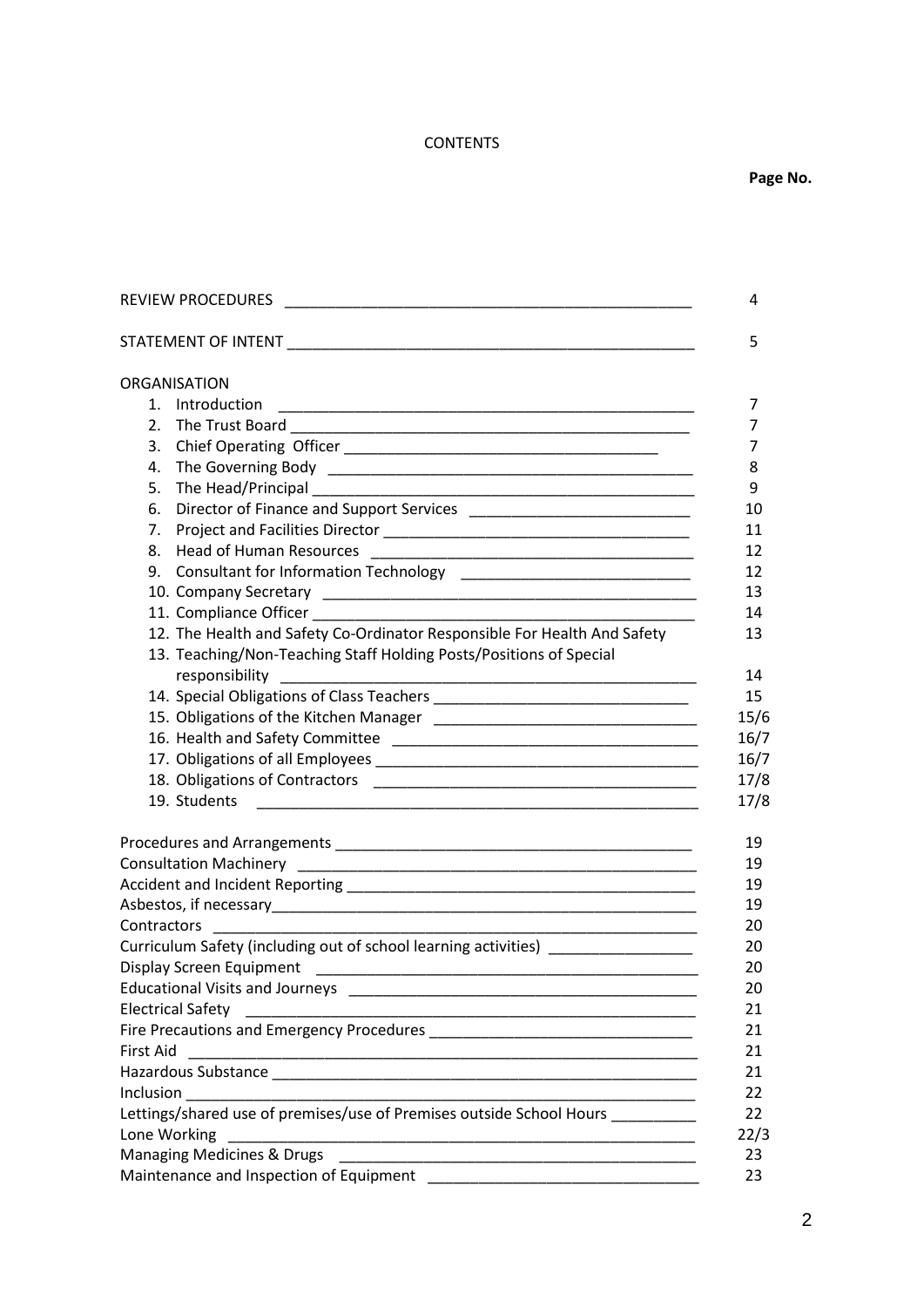|                                                            | 23 |
|------------------------------------------------------------|----|
|                                                            | 23 |
|                                                            | 24 |
|                                                            | 24 |
|                                                            | 24 |
|                                                            | 25 |
|                                                            | 25 |
|                                                            | 25 |
|                                                            | 25 |
| <b>Stress</b>                                              | 26 |
|                                                            | 26 |
|                                                            | 26 |
|                                                            | 26 |
|                                                            | 27 |
|                                                            | 27 |
|                                                            | 28 |
|                                                            | 28 |
| Water hygiene management (control of Legionnaire' disease) | 28 |

Policies to be read in conjunction with this Health and Safety Policy \_\_\_\_\_\_\_\_\_\_\_\_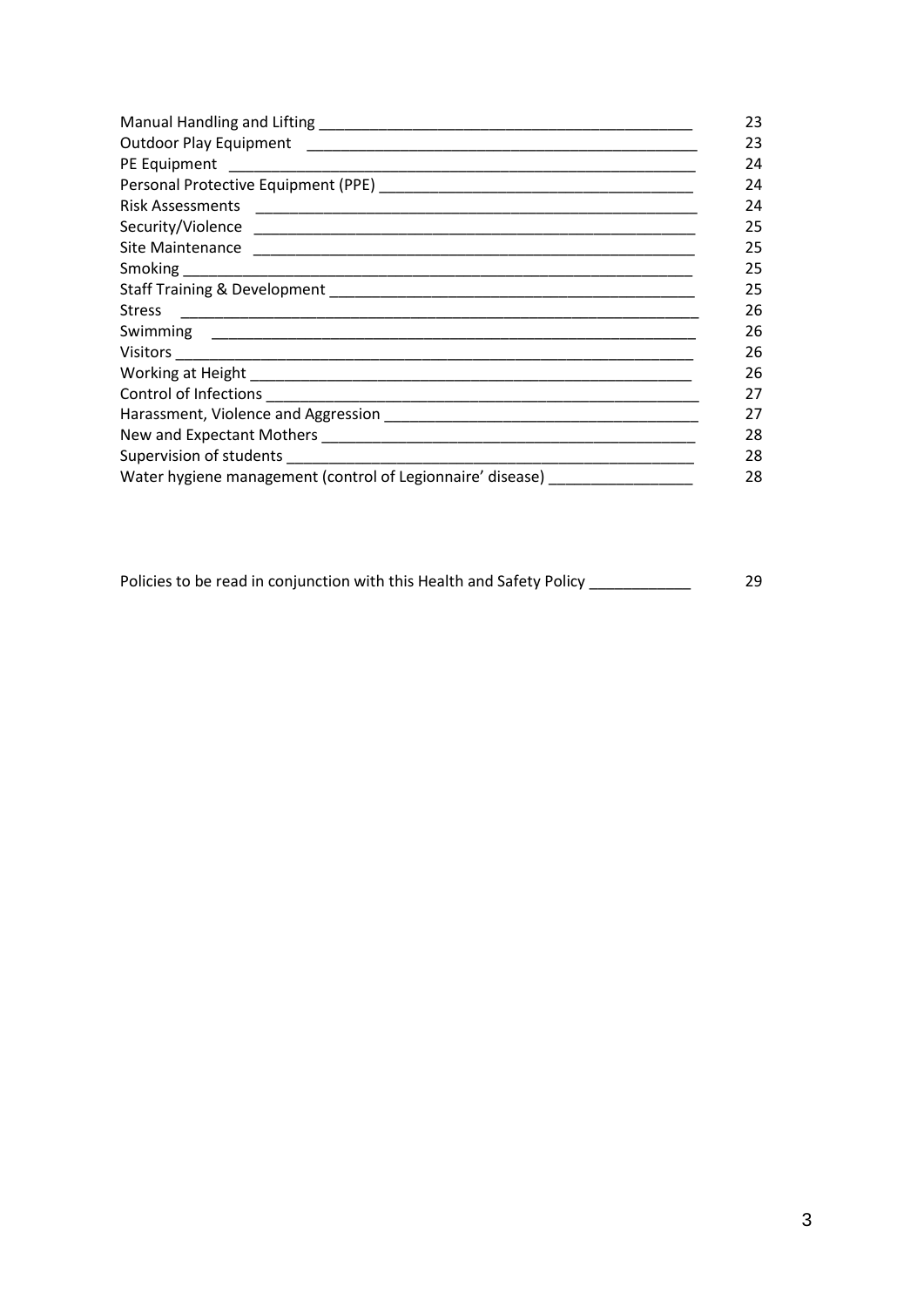#### **HEALTH AND SAFETY POLICY**

# **REVIEW PROCEDURES**

The Health and Safety Policy for Emmanuel Schools Foundation (the "**Trust**") will be reviewed regularly and revised as necessary.

Any amendments required to be made to the policy as a result of a review will be presented to the Board of Trustees for acceptance.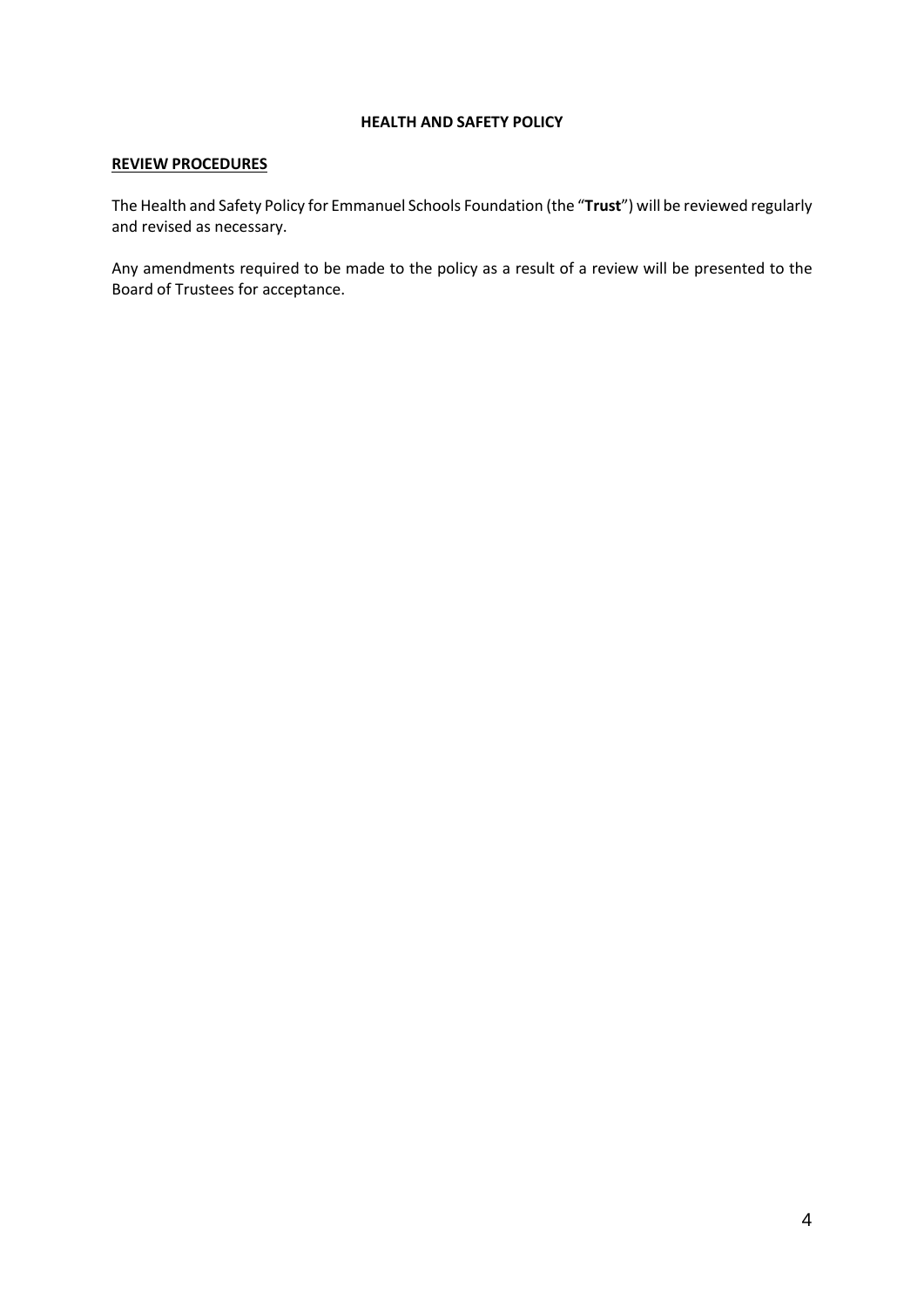#### **HEALTH AND SAFETY POLICY**

#### **STATEMENT OF INTENT**

#### **EMMANUEL SCHOOLS FOUNDATION**

The Trust recognises that people are a key resource within the organisation and therefore fully accepts its responsibilities as an employer with regard to the health, safety and well-being of its staff, students, visitors to its premises, and others who could be affected by its actions.

The Trust will provide and maintain, so far as is reasonably practicable, working and where appropriate learning environments and systems of work, which are safe, without risks to health, and as a minimum satisfy the Health and Safety at Work etc Act 1974 and associated legislation.

Whilst appreciating that ultimate responsibility rests with the Trust as employer, all Directors, Governors, Principals, Managers and Staff have to work together in the creation and promotion of a positive health and safety culture.

In recognising that staff have an important and beneficial contributory role to play in the management of health and safety arrangements, their participation in the consultation process will form an integral part in the planning and development of the safety management system. To assist in this process, effective arrangements for the communication of appropriate information will be formulated.

It is accepted that the control of health and safety is a management function with each level accountable to the one above and responsible for the one below.

Risks will be minimised by forward planning using competent staff trained and resourced to an appropriate extent whilst working to attainable standards.

The Trust recognises that the effective management of health and safety plays an important role in its overall performance by the reduction in injuries and ill health, protecting the environment and by the avoidance of unnecessary losses and liabilities. The Trust further recognises that ensuring the health and safety of staff, students and visitors is essential to the success of the Trust.

Health and safety performance will be subject to regular and routine monitoring, the results of which will be reviewed on an annual basis in order to maintain and improve where necessary the required standards.

The Organisation section of this document defines the duties and responsibilities of both management and staff who will implement this Policy in the manner detailed in the Arrangements.

The Trust requires each member of staff and visitor to exercise their individual responsibility under health and safety legislation, to ensure their acts or omissions do not affect themselves or others, and to co-operate fully with the Trust and its management.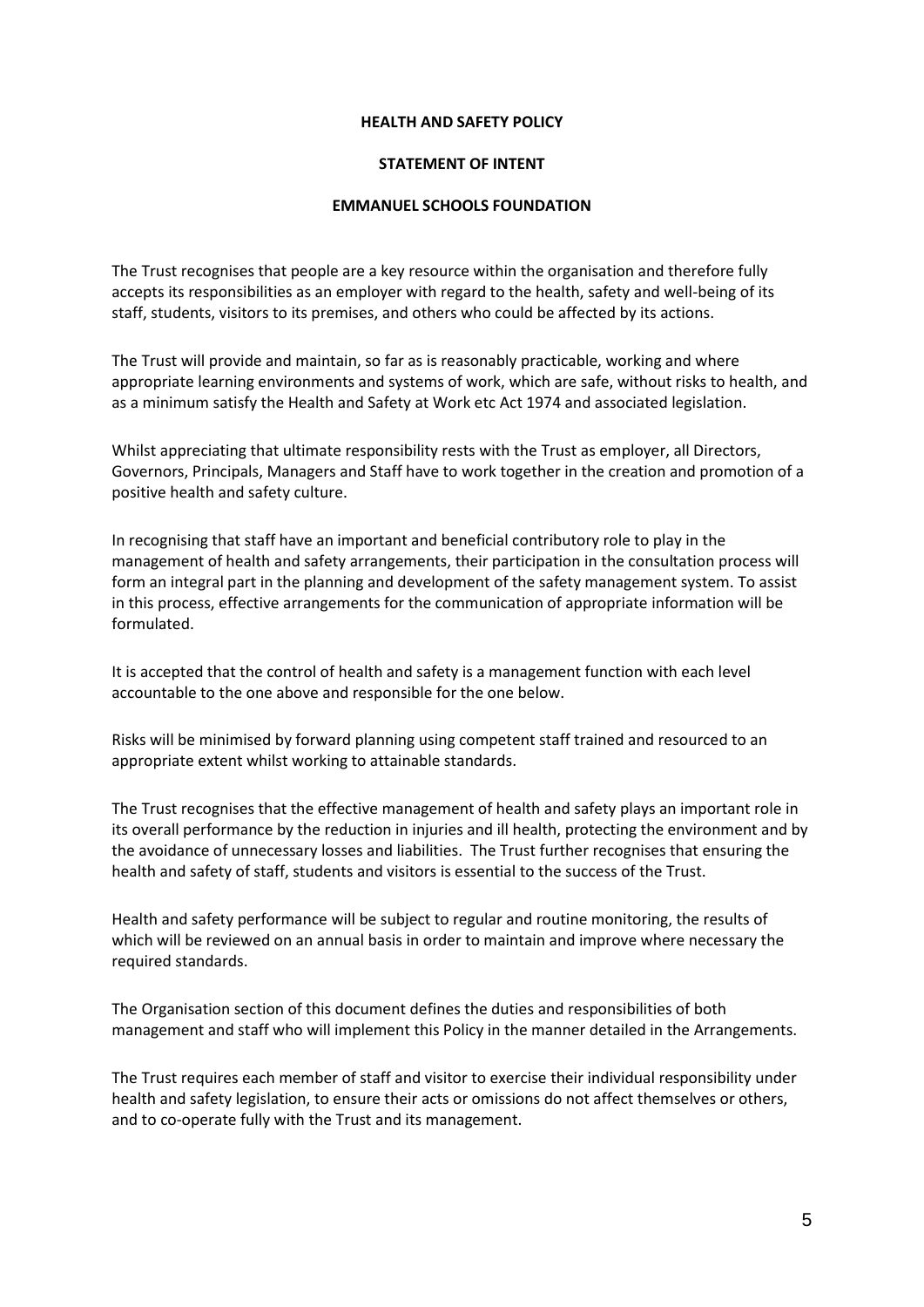Without affecting the generality of the above statement, the Trust will pay particular attention to the implementation of the requirements of the Health and Safety at Work Etc Act 1974 and associated legislation in so far as;

- 1. The provision and maintenance of plant, systems and schemes of work, which are safe, and without risks to health.
- 2. The production of arrangements in connection with the handling storage and use of any article or substance to ensure safety and an absence of risk to health.
- 3. The provision of suitable and sufficient information training and supervision necessary for health and safety purposes.
- 4. The provision and maintenance of workplaces and teaching spaces, which are safe, and without risk to health.
- 5. The provision and maintenance of safe and secure working and learning environments and adequate arrangements for welfare.

The Trust is committed to:

- Providing a safe and healthy working and learning environment.
- Preventing accidents and work-related ill health.
- Meeting its legal responsibilities under health and safety legislation as a minimum.
- Assessing all risks to anyone who could be affected by its curriculum and non-curriculum activities and putting in place measures to control these risks.
- Ensuring safe working methods and providing safe work equipment.
- Providing effective information, instruction, training and supervision.
- Consulting with employees and their representatives on health and safety matters.
- Monitoring and reviewing our safety arrangements and prevention measures to ensure they are effective.
- Setting targets and objectives to develop a culture of continuous improvement.
- Ensuring adequate welfare facilities exist throughout each Trust school.
- Ensuring adequate resources are made available for health and safety issues, so far as is reasonably practicable.

This policy will be subject to review on an annual basis so as to ensure it continues to lead the development of standards of health and safety, which reflect the needs, and aspirations of the Trust.

Signed \_ Date June 2022<br>J. MINMinley

Chairman of Emmanuel Schools Foundation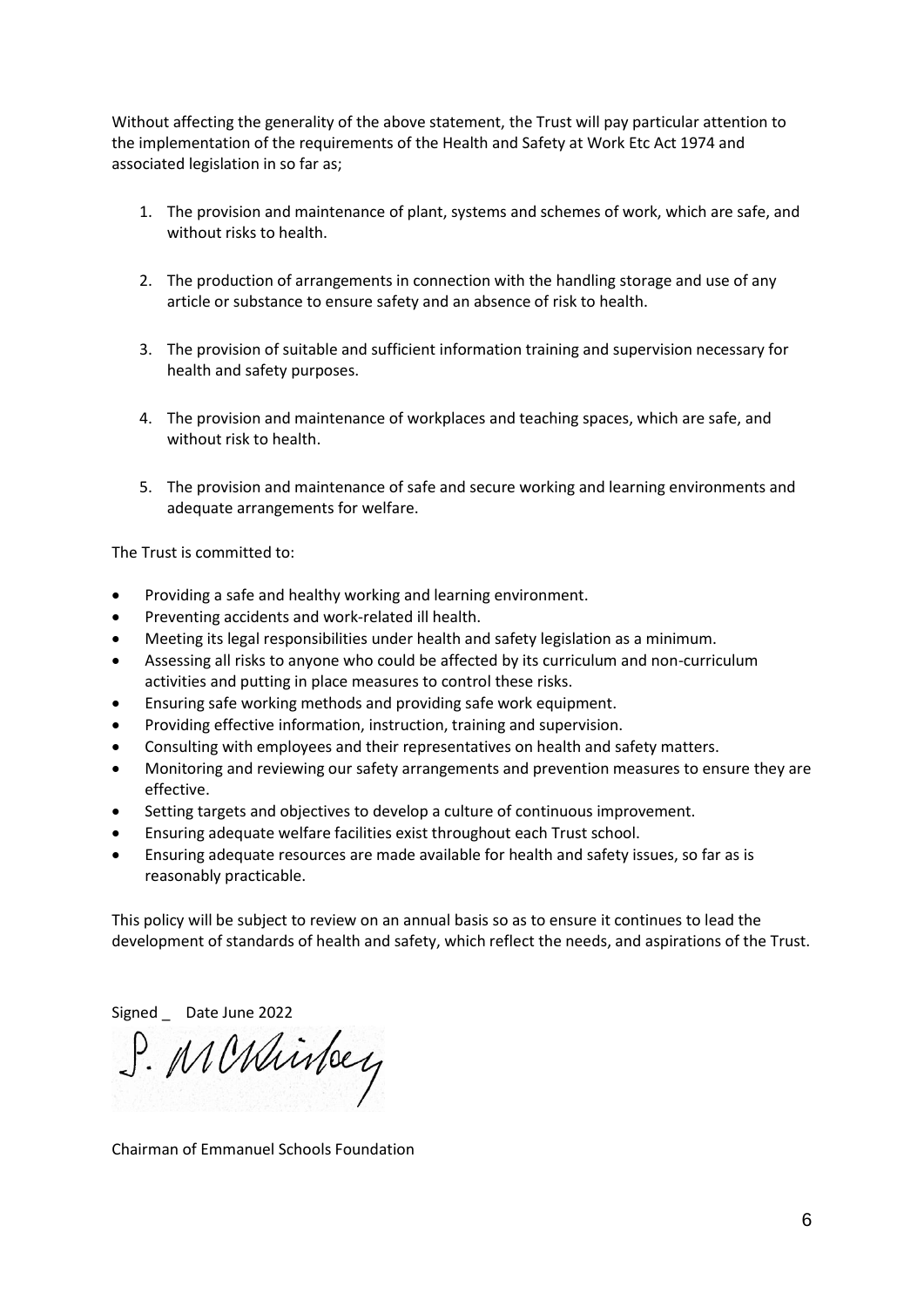# **ORGANISATION**

# **1.0 INTRODUCTION**

- 1.1 The following section details how the Trust is organised for the management of health and safety by the establishment of responsibilities and relationships which are designed to promote a positive health and safety culture. It will thus ensure that all within the organisation are committed to the continued development of the safety management system and thereby the health, safety and well-being of all staff, visitors and where appropriate pupils and students in its associated schools.
- 1.2 This will be achieved by setting expectations and the allocation of responsibilities, accountabilities and duties with regard to the management of health and safety to individuals or groups.
- 1.3 In order to achieve compliance with the Statement of Intent the Trust's management team will have additional responsibilities assigned to them as detailed in this part of the Policy.

An organisational chart for H&S Management is attached at Appendix  $1<sup>1</sup>$ 

# 2.0 **THE TRUST BOARD**

- 2.1 The Trust Board has a responsibility as an employer to ensure that:
	- The Trust produces a Health and Safety Policy that is appropriate to its activities, and that this Policy is reviewed annually;
	- Identify the means by which the policy will be planned, measured, audited and reviewed;
	- An effective organisation is created for the management of health and safety;
	- The Trust devises appropriate arrangements for addressing health and safety at Foundation level and within the Educational establishments it sponsors;
	- The Trust promotes the correct attitude towards health and safety in staff and where appropriate visitors to its premises;
	- The Trust manages, plan and implement the Health and Safety Policy;
	- The Trust establishes appropriate financing arrangements to cover the cost of implementing the Health and Safety Policy;
	- Targets for improving The Trust's health and safety performance together with health and safety audits and fire risk assessment action plans are set annually by the health and safety consultant;
	- The Trust will monitor and evaluate health and safety performance by appointing two directors/trustees with specific responsibility for health and safety.

<sup>&</sup>lt;sup>1</sup> School to insert organisation chart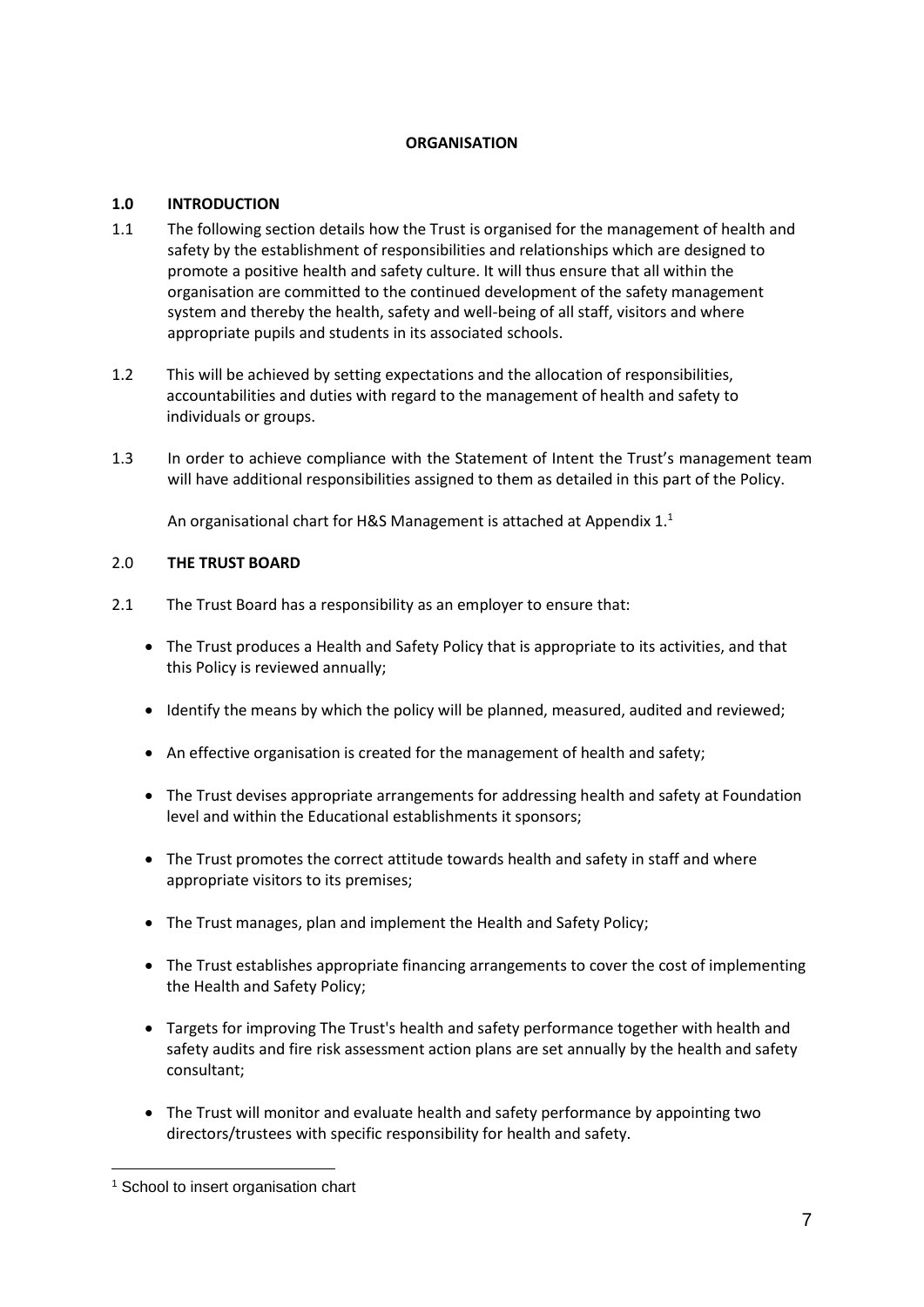### **3.0 CHIEF OPERATING OFFICER**

- 3.1 The COO has overall strategic responsibility to the Chief Executive Officer for ensuring the planning and implementation of safety policies and associated management system.
- 3.2 S/He will ensure that a suitable organisation is created to establish arrangements for satisfying the Health and Safety Policy and thereby the aims and objectives of the Board.
- 3.3 In particular S/He or the designated trustee(s) who have health and safety responsibility is to:
	- In conjunction with managers, and advisers, devise the Health and Safety Policy and produce the Trust's general statement of intent;
	- Identify the means by which the policy will be planned, measured, audited and reviewed;
	- Establish strategies to implement the policy and integrate these into the Trust's activities;
	- Ensure that all relevant Directors, Governors,, Principals and Senior Managers are capable and competent in their given roles and provided with suitable and sufficient training, information and instruction;
	- Ensure that all relevant Directors, Governors, s, Principals and Senior Managers understand and accept their responsibilities for Health and Safety;
	- Regularly liaise with the Chief Executive Officer and those who advise the organisation in conjunction with the Finance Director;
	- Establish in conjunction with the Finance Director organisational management arrangements, risk control measures, workplace standards, together with associated performance standards, and thereby assist directors, governors, principals, managers and staff to carry out their duties and satisfy their responsibilities.

#### **.0 THE GOVERNING BODY**

- 5.1 While the Board of Directors has overall responsibilities as employer the Governing Body has delegated responsibility for ensuring that:
	- Clear procedures are evidenced to assess any significant risks are fully implemented and ensure that safe working practices are adopted.
	- Sufficient funds are set aside with which to operate safe working practices in line with the Trust's Finance and Resources Committee recommendations.
	- Health and safety performance is monitored, failures in Health and Safety Policy or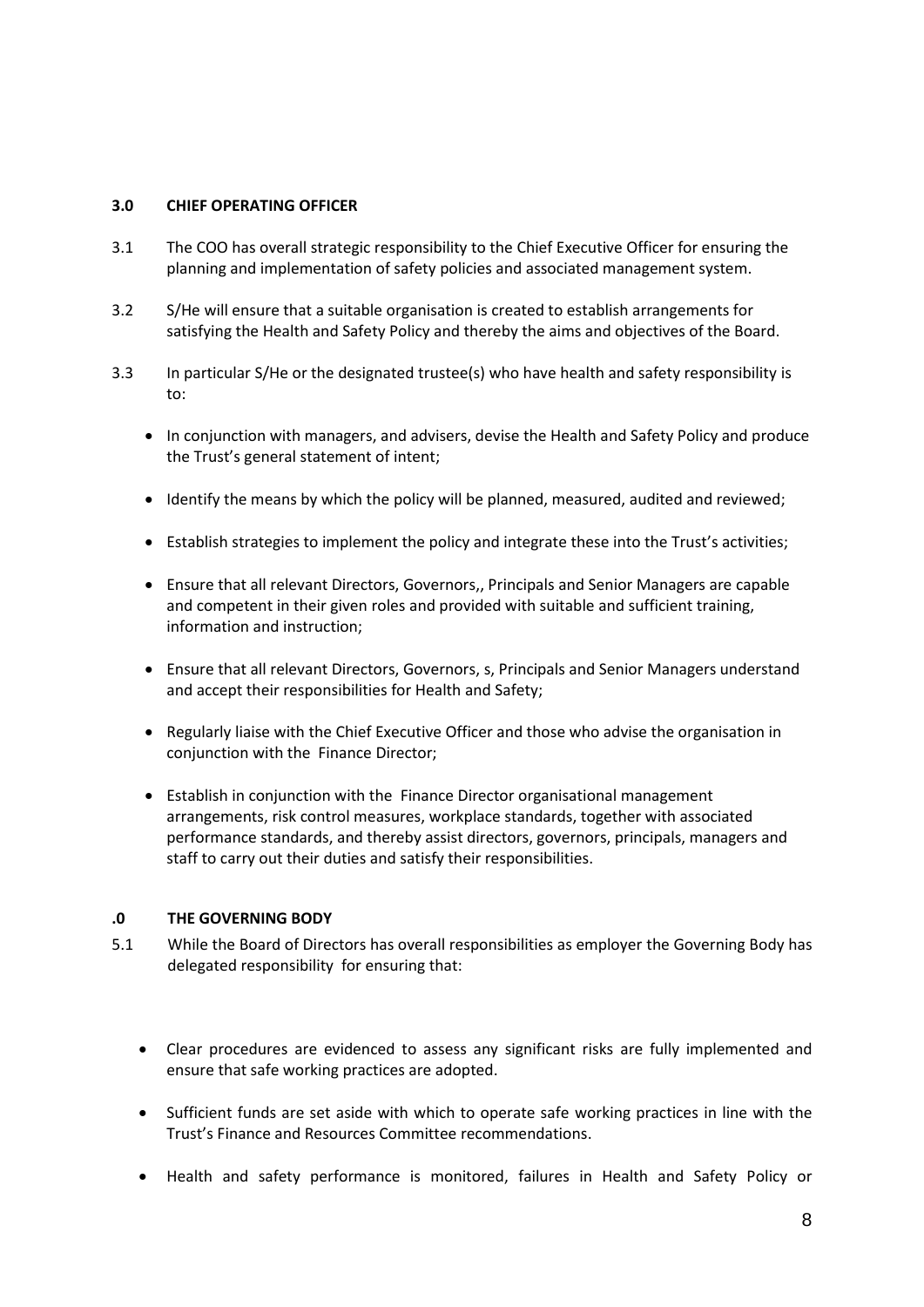implementation recognised, and procedures revised as necessary.

# *5.0* **THE HEAD/PRINCIPAL**

- 6.1 Reporting to theCEO, the Head/Principal has the overall responsibility for ensuring that the Health and Safety Policy is effectively implemented at their location and that proper resources are made available in order to achieve this.
	- He/she will plan ahead as necessary to make human, financial and other resources available to secure a high standard of health and safety management, taking advice on matters of health and safety where relevant.
	- He/she provides the final authority on matters concerning health and safety at work.
	- Establish strategies to implement the policy and integrate these into their school's activities;
	- Ensure that all relevant Senior Managers are capable and competent in their given roles and provided with suitable and sufficient information and instruction;
	- Ensure that all relevant Senior Managers understand and accept their responsibilities for health and safety;
	- Regularly liaise with the Vice Principal responsible for day-to-day management of health and safety and the Trust's advisers on matters of health and safety;
	- Establish in conjunction with the Senior Management and relevant Advisers organisational management arrangements, risk control measures, workplace standards, together with associated performance standards, and thereby assist managers and staff to carry out their duties and satisfy their responsibilities.
	- The Head/Principal will make decisions on health and safety issues based on a proper assessment of any risks to health and safety and will ensure the control of those risks in an appropriate manner.
	- The Head/Principal delegates specific responsibility for the implementation and monitoring of the Health and Safety Policy to the Health and Safety Co-ordinator (or by whatever title they may use) at the respective Trust School.
	- Pay attention to any indication of changes in performance or behaviour in staff and promote sympathetic alertness to staff who show signs of being adversely impacted by ill health or stress.
	- Demonstrate commitment, via systems and practices in place to assist employees to maintain a good work/life balance and ensure that such practices are communicated to all staff.

#### 7.0 **DIRECTOR OF FINANCE AND SUPPORT SERVICES**

7.1 The Finance Director is responsible to the Chief Operating Officer for the implementation of the policy and all associated arrangements and has routine responsibility for ensuring that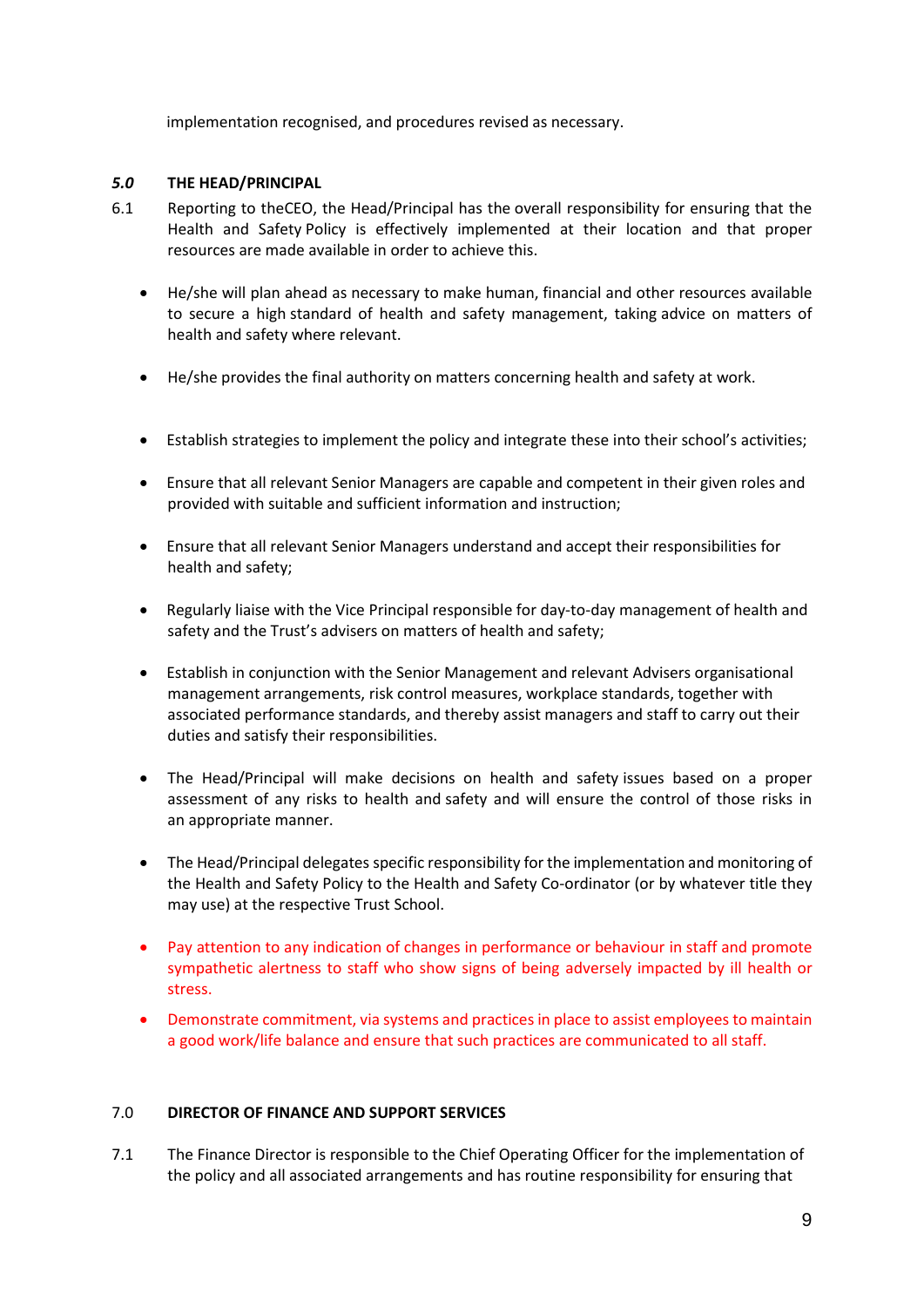the Trust Health and Safety Policy and associated arrangements are implemented throughout the Trust.

- 6.2 S/He will achieve this by:
	- The provision of the necessary physical and human resources;
	- Ensuring the effective flow of information relevant to health and safety;
	- The provision of the necessary means of supervision and control of staff;
	- Ensuring that all relevant Directors, Governors, Principals and Senior Managers for which they are responsible are capable and competent in their given roles and provided with suitable and sufficient information and instruction;
	- Ensuring that all relevant Directors, Governors, Principals and Senior Managers understand and accept their responsibilities for Health and Safety;
	- Arranging Audits, Inspections, Investigations as necessary to enable a suitable and sufficient appraisal of the health and safety standards are being provided and maintained.
	- Providing timely feedback to the Board on the performance of the plans, targets, standards, procedures, personnel and systems appropriate to the operation of the Trust;

# 8.0 **PROJECT AND FACILITIES DIRECTOR**

- 8.1 The Project and Facilities Director is responsible to the Director of Finance and Support Services for the implementation of the Trust's Health and Safety Policy under their areas of control and has specific responsibility for:
	- Ensuring that the Trust's building stock is properly designed, modified and maintained so that it is suitable for its use and provides a safe working and learning environment without risks to health;
	- Planning and coordinating the work of any contractors in accordance with the Construction Design and Management Regulations 2015 and Management of Health and Safety at Work Regulations 1999;
	- Ensuring all statutory inspections and registers are completed, for example, electrical, gas, lifting equipment (including passenger lifts), boilers, compressors, fire and asbestos;
	- Ensuring suitable and sufficient arrangements are established with regard to any contracts entered into, to ensure that effective arrangements for cooperation between the parties and coordination of the work;
	- Developing in conjunction with the Trust Board and the Trust's H&S advisor the Safety Management System;
	- Assisting in the implementation of the arrangements contained in the Health and Safety Policy by the provision of appropriate advice and guidance to the Trust and its educational establishments;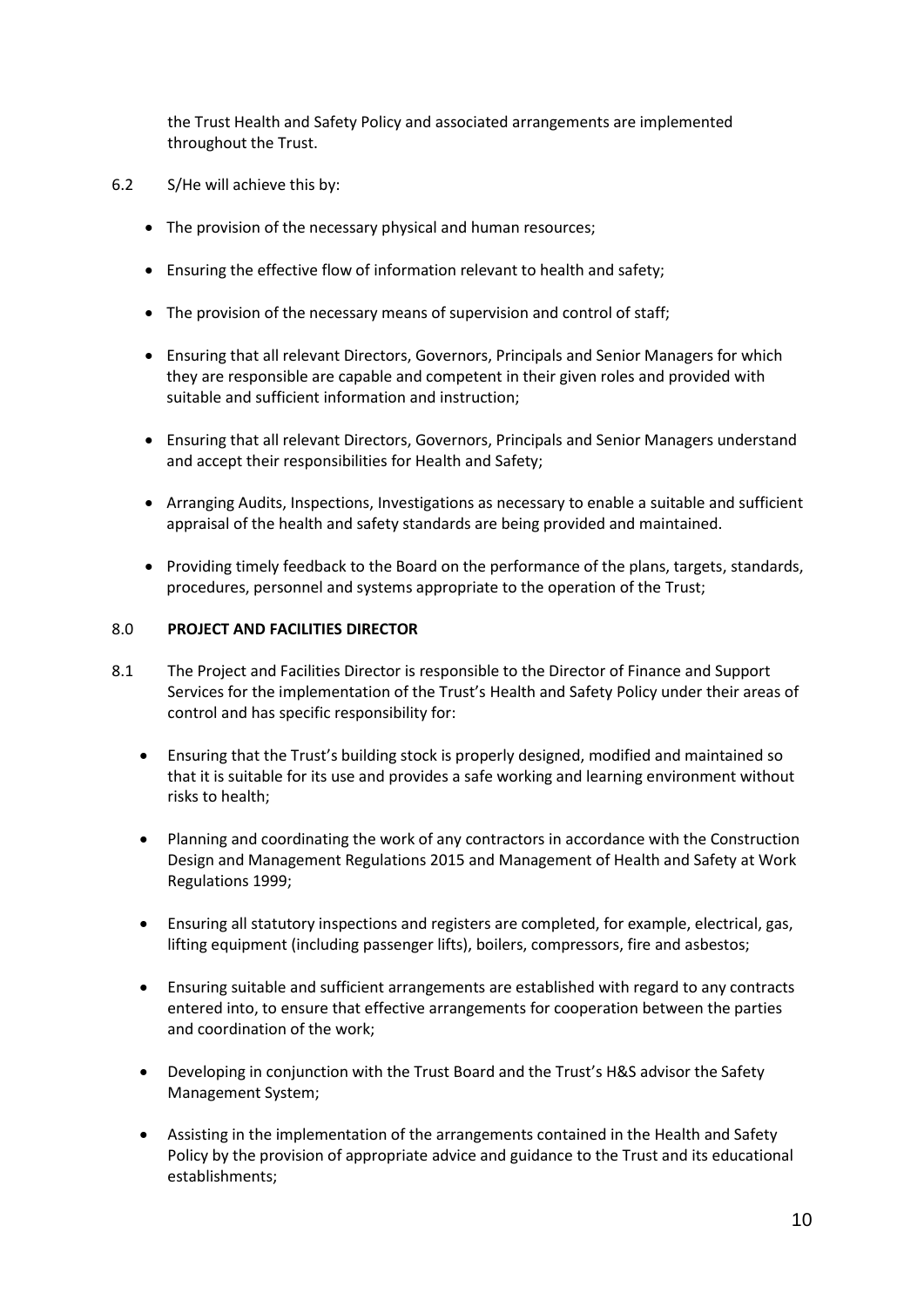- Monitoring the Trust's performance with regard to the implementation of the Safety Management System by arranging the annual Safety Audit and Inspection of the Trust and its educational establishments and report findings to the Director of Finance and Support Services;
- The provision of the necessary means of supervision and control of premises management staff;
- Ensuring that all managers and staff for which they are responsible are capable and competent in their given roles and provided with suitable and sufficient information and instruction;
- Ensuring that all managers and staff for which they are responsible understand and accept their responsibilities for Health and Safety;
- Arranging Audits, Inspections, Investigations as necessary to enable a suitable and sufficient appraisal of the premises management related health and safety standards are being provided and maintained.
- Providing timely feedback to the Director of Finance and Support Services on the performance of the plans, targets, standards, procedures, personnel and systems appropriate to the operation of the premises management team;
- Liaising with and coordinating the work of the Trust's H&S advisor.

# **9.0 HEAD OF HUMAN RESOURCES**

- 9.1 The Head of Human Resources is responsible to the Chief Operating Officer for the implementation of the Trust's Health and Safety Policy under her/his areas of control and has specific responsibility for:
	- Establishing effective strategies for the selection and recruitment of staff to the Trust and its educational establishments which are designed to ensure a suitable level of physical and mental competence and capability is maintained;
	- Ensuring that appropriate arrangements are planned and implemented for addressing the Occupational Health and Welfare needs of the Trust and its educational establishments staff and ensuring the effective management of sickness absence;
	- Establishing effective strategies for ensuring suitable levels of competence of employees are maintained by planning and maintaining suitable and sufficient training by the use of organisational wide risk assessments and training needs analysis;
	- The provision of the necessary means of supervision and control of staff;
	- Ensuring that all staff for which they are responsible are capable and competent in their given roles and provided with suitable and sufficient information and instruction;
	- Ensuring that all HR staff understand and accept their responsibilities for Health and Safety;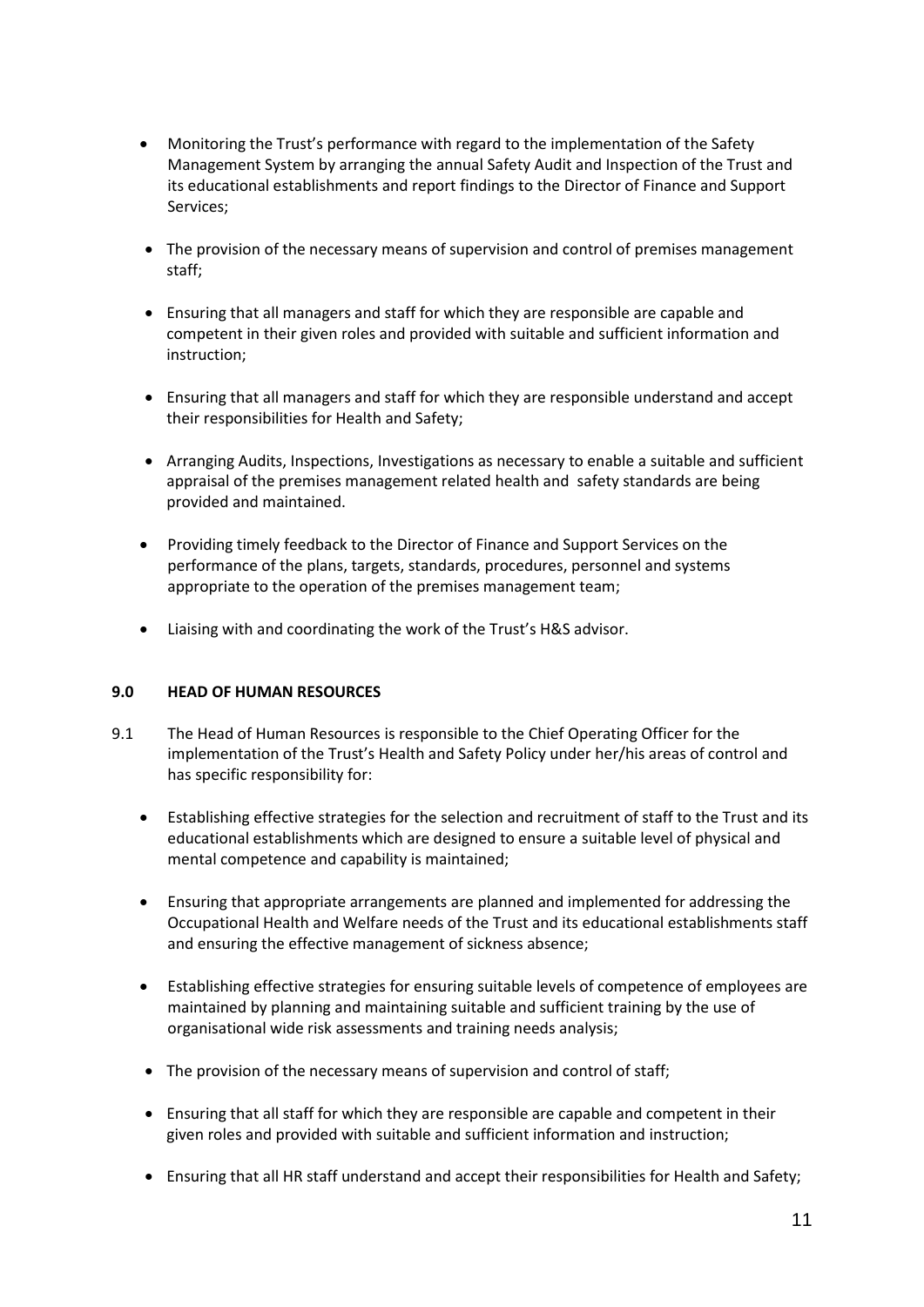- Arranging Audits, Inspections, Investigations as necessary to enable a suitable and sufficient appraisal of the HR related health and safety standards are being provided and maintained.
- Providing timely feedback to the Chief Operating Officer on the performance of the plans, targets, standards, procedures, personnel and systems appropriate to the operation of the HR team;
- Establish Trust-suitable wide processes to support access to an appropriate Occupational Health resource, including pre-employment health assessments.
- Make appropriate arrangements for staff and managers to have access to suitablecounselling, mediation or critical incident support at point of need and when appropriate..
- Establish appropriate processes to support the formulation of return-to-work programs, and provide appropriate professional advice on the implementation of statutory requirements.
- Develop, establish and maintain appropriate systems and practices to assist employees to maintain a good work/life balance and ensure that Principals and other senior leaders communicate the same to all staff. (e.g. RTW processes, absence and performance management and monitoring, employee consultation mechanisms, Employee Assistance Programme)

#### **10.0 DIRECTOR OF DIGITAL STRATEGY**

- 10.1 The Director of Digital Strategy is responsible to the Chief Operating Officer for the implementation of the Trust's Health and Safety Policy under his areas of control and has specific responsibility for:
	- Ensuring that appropriate arrangements are planned and implemented for addressing the provision and use of display screen equipment in accordance with the appropriate legislation and required standards;
	- Establishing effective strategies for ensuring suitable levels of training of employees are provided and maintained sufficient to equip them with an understanding of the correct use of display screen equipment and their workstation.
	- The provision of the necessary means of supervision and control of IT staff;
	- Ensuring that all staff for which they are responsible are capable and competent in their given roles and provided with suitable and sufficient information and instruction;
	- Ensuring that all IT staff understand and accept their responsibilities for Health and Safety;
	- Arranging Audits, Inspections, Investigations as necessary to enable a suitable and sufficient appraisal of the IT related health and safety standards are being provided and maintained.
	- Providing timely feedback to the Director of Finance and Support Services on the performance of the plans, targets, standards, procedures, personnel and systems appropriate to the operation of the IT team;

#### **11.0 Company Secretary**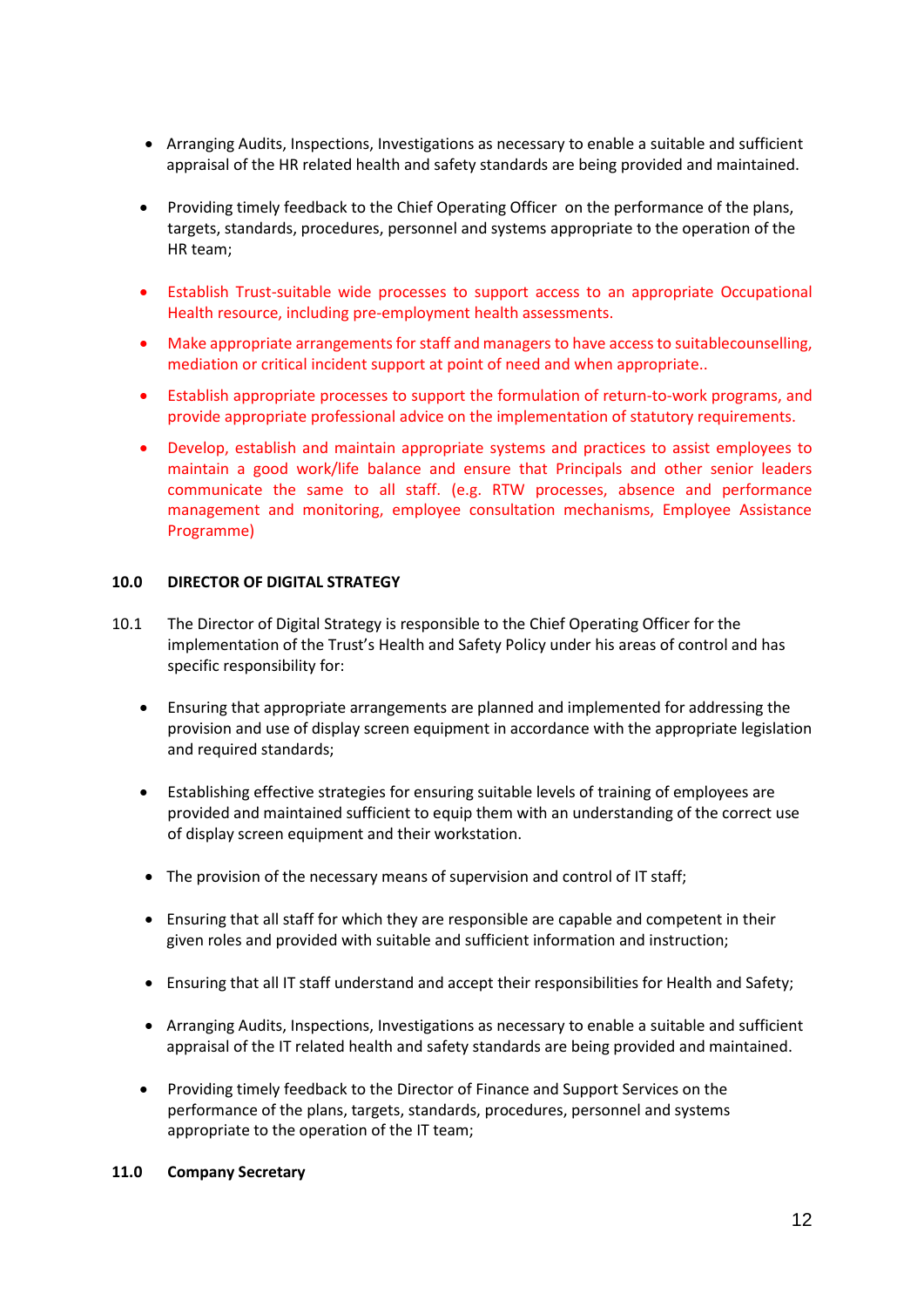- 11.1 The Company Secretary is responsible to the Chief Operating Officer for the implementation of the Trust's Health and Safety Policy under their areas of control and has specific responsibility for:
	- Ensuring, in conjunction with the schools Principals, that suitable and sufficient policies and procedures are planned and published in accordance with DfE and other relevant Governmental Department requirements;
	- Providing timely feedback to the Director of Finance and Support Services on the performance of the plans, targets, standards, procedures, personnel and systems appropriate to the operation of the Governing Bodies;

# **12.0 COMPLIANCE OFFICER**

- 12.1 The Compliance Officer is responsible to the Project and Facilities Director for the implementation of the Trust's Health and Safety Policy under their areas of control and has specific responsibility for:
	- Liaising with school Site/Facilities managers to ensure all statutory inspections and registers are completed, for example, electrical, gas, lifting equipment (including passenger lifts), boilers, compressors, water hygiene, fire and asbestos;
	- Ensuring suitable and sufficient arrangements are established with regard to any contracts entered into, to ensure that effective arrangements for cooperation between the parties and coordination of the work;
	- Assisting in the implementation of the arrangements contained in the Safety Policy by the provision of appropriate advice and guidance to the Trust and its edcuational establishments;
	- Liaising with the Trust's Health and Safety advisor.

# **13.0 THE HEALTH AND SAFETY CO-ORDINATOR RESPONSIBLE FOR HEALTH AND SAFETY**

13.1 The Health and Safety Co-ordinator (or by whatever title they may use) working in conjunction with the Trust's Health & Safety advisors, and the respective school's Health & Safety Committee, will advise the Head/Principal on health and safety policy. Acting for and on behalf of the Head/Principal, he/she has the responsibility for implementing and monitoring the policy, principally through the Heads of Department.

The Health and Safety Co-ordinator achieves this by ensuring that:

- This Policy is clearly communicated to all relevant persons.
- Appropriate information on significant risks is given to visitors and contractors.
- Appropriate consultation arrangements are in place for staff and their safety representatives.
- All staff are provided with adequate information, instruction and training on health and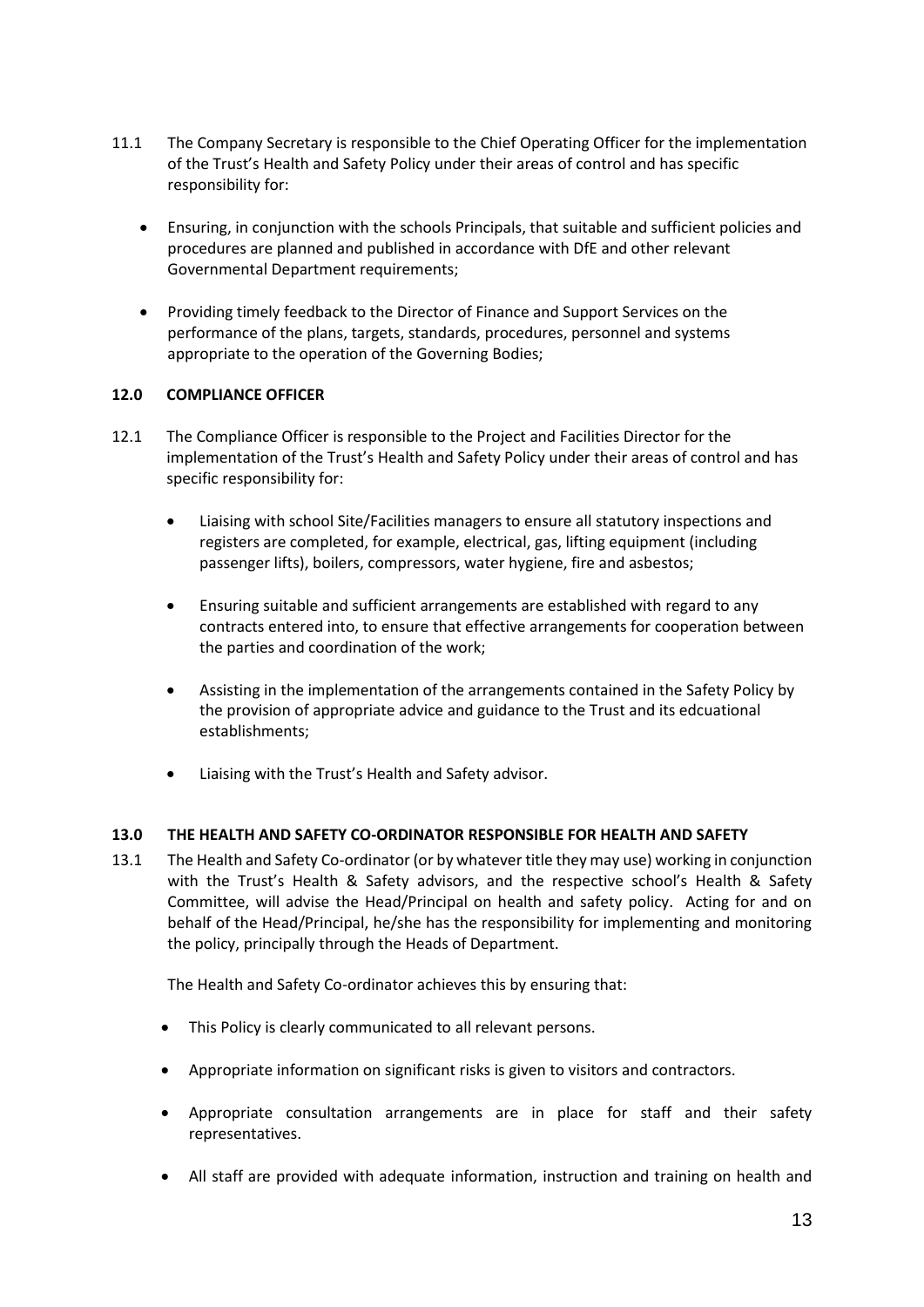safety issues.

- Additional responsibilities for health, safety and welfare are allocated to specific individuals and they are informed of their responsibilities and have sufficient experience, knowledge and training to undertake them.
- Risk assessments of the premises and working practices are undertaken.
- Safe systems of work are in place as identified from risk assessments.
- Emergency procedures are in place.
- Machinery and equipment is inspected and tested to ensure it remains in a safe condition.
- Records are kept of all relevant health and safety activities e.g. assessments, inspections, accidents, etc.
- Arrangements are in place to inspect the premises and monitor performance.
- Accidents are investigated and any remedial actions required are taken or requested.
- The activities of contractors are adequately monitored and controlled.
- A report to the Governing Body on the health and safety performance of the school is completed and reviewed termly.

# **14.0 TEACHING/NON-TEACHING STAFF HOLDING POSTS/POSITIONS OF SPECIAL RESPONSIBILITY**

- 14.1 This includes the Senior Management Team, Heads of Departments, Early Years Manager, Curriculum Co-ordinators, School office manager/Secretary, and Premises Manager. They must:
	- Apply the school's Health and Safety Policy to their own department or area of responsibility and be directly responsible to the Head/Principal for the application of the health and safety procedures and arrangements.
	- Develop policies and procedures which identify the key risks in their areas of responsibility and the organisation and arrangements for managing those risks.
	- Carry out regular health and safety risk assessments of the activities for which they are responsible and submit reports to the Head/Principal and the Health and Safety Lead
	- Ensure that all staff under their management are familiar with the health and safety procedures for their area of work.
	- Resolve health, safety and welfare problems that members of staff refer to them and refer to the Head/Principal any problems to which they cannot achieve a satisfactory solution within the resources available to them.
	- Carry out regular inspections of their areas of responsibility to ensure that equipment,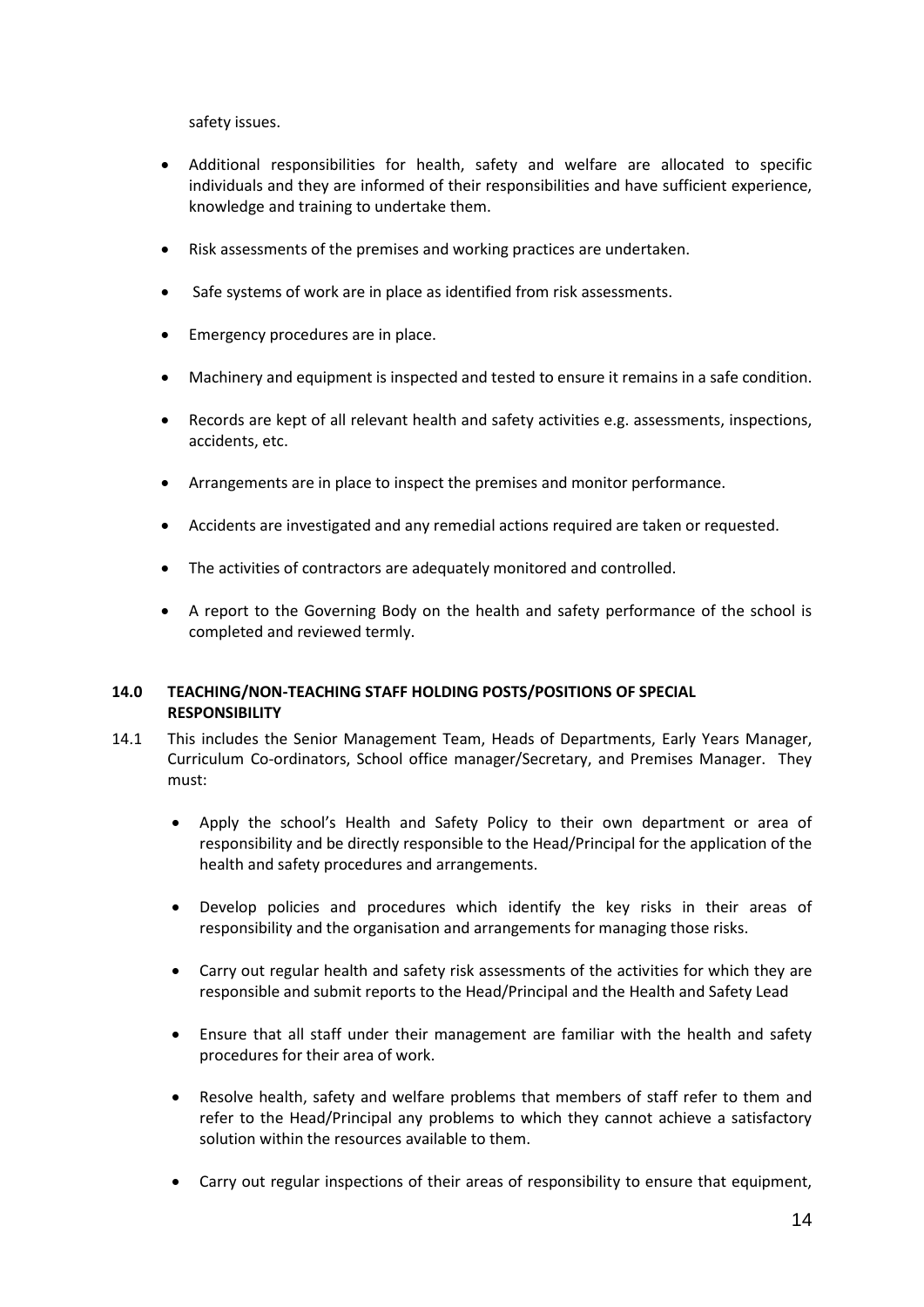furniture and activities are safe and record these inspections where required.

- Ensure, so far as is reasonably practicable, the provision of sufficient information, instruction, training, and supervision to enable other employees and students to avoid hazards and contribute positively to their own health and safety.
- Ensure all accidents, incidents and near misses are recorded and investigated appropriately.
- Include health and safety performance in the annual report for the Head/Principal.
- Pay attention to any indication of changes in performance or behavior in staff and promote sympathetic alertness to staff who show signs of being adversely impacted by ill health or stress.
- Foster a supportive work environment, operating in a fair and consistent manner familiarising oneself with the Trusts polices relating to absence and performance management
- Carry out an appropriate risk assessment, where necessary, and especially when concerns have been raised, as soon as possible.
- Communicate work-life balance practices to all staff and take reasonable steps to mitigate pressure points which may adversely affect staff; anticipatinglikely problems and taking action to reduce the effects of these pressures where possible.
- Support staff adversely impacted by ill health orstress, seeking advice from HR colleagues and signposting to the Trust's Employee Assistance programme.

#### **15.0 SPECIAL OBLIGATIONS OF CLASS TEACHERS**

Class teachers are expected to:

- Exercise effective supervision of their students and to know the procedures in respect of fire, first aid and other emergencies, and to carry them out.
- Follow the health and safety procedures applicable to their area of work.
- Give clear oral and written health and safety instructions and warnings to students as often as necessary.
- Ensure the use of personal protective equipment and guards where necessary.
- Make recommendations to their Head/Principal or Curriculum Leader on health and safety equipment and on additions or necessary improvements to plant, tools, equipment or machinery.
- Integrate all relevant aspects of safety into the teaching process and, where necessary, give special lessons on health and safety in line with National Curriculum requirements for safety education.
- Ensure that personal items of equipment (electrical or mechanical) or proprietary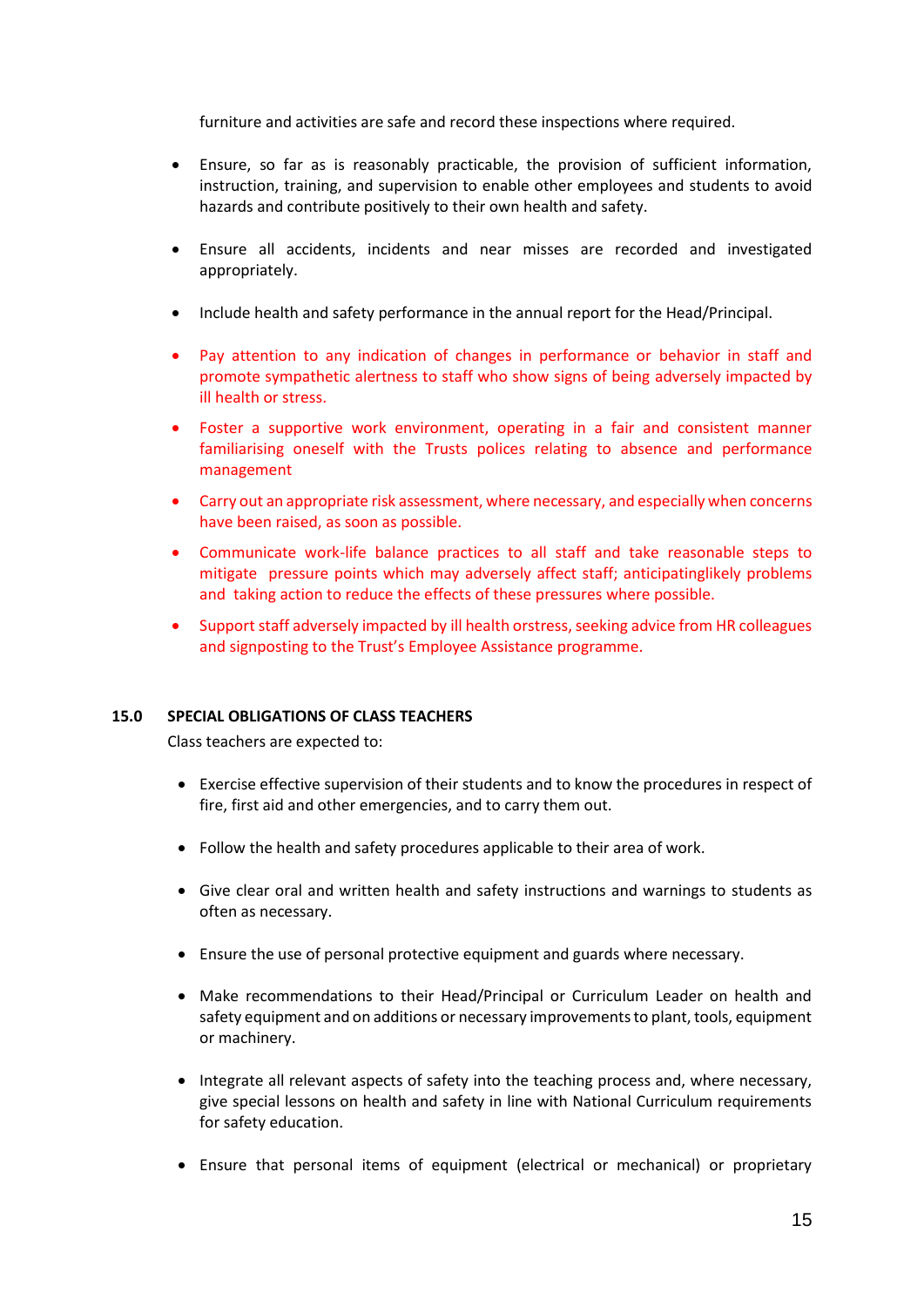substances are not brought into the school without prior authorisation.

- Regularly check their classrooms for potential hazards and report any observed to the Premises manager or Business Manager.
- Report all accidents, defects and dangerous occurrences to the Head/Principal or Premises Manager.

### **16.0 OBLIGATIONS OF THE KITCHEN MANAGER**

The Kitchen Manager is responsible for the safe operation of the catering facilities and must:

- Be familiar with the school Health and Safety Policy and other associated policies.
- Prepare risk assessments for all catering activities.
- Ensure that all kitchen staff are instructed and informed to work following policies, risk assessments and procedures in place.
- Inform the Premises Manager, Business Manager or the Head/Principal of any potential hazards or defects.
- Be familiar with the current Food Safety legislation and the implications so far as the school is concerned.

School staff must not use the catering facilities and equipment without the prior agreement of the Head/Principal and Kitchen Manager.

#### **17.0 HEALTH AND SAFETY COMMITTEE**

- 17.1 The Trust's Health & Safety Committee provides a forum for joint employer/employee discussions of health & safety matters. This Committee will meet once per term as a minimum. All employees are encouraged to bring health & safety concerns to this Committee either directly or through their safety representative
- 17.2 The Committee will review all health, safety, fire safety and security matters, including a review of policy at least annually.
- 17.3 The Committee will advise the Head/Principal and/or the manager responsible for health and safety, of any current issues in respect of Health, Safety and Security.
- 17.4 The Health and Safety Committee will comprise of (e.g. the Principal/Head, Finance Manager, Site Manager, Staff Representatives from various areas, etc.)
- 17.5 Safety Representatives, whether appointed by a recognized trade union or elected by the workforce, are automatically members of this Committee.

# **18.0 OBLIGATIONS OF ALL EMPLOYEES**

- 18.1 All employees must:
	- Act in the course of their employment with due care for the health, safety and welfare of themselves, other employees and other persons.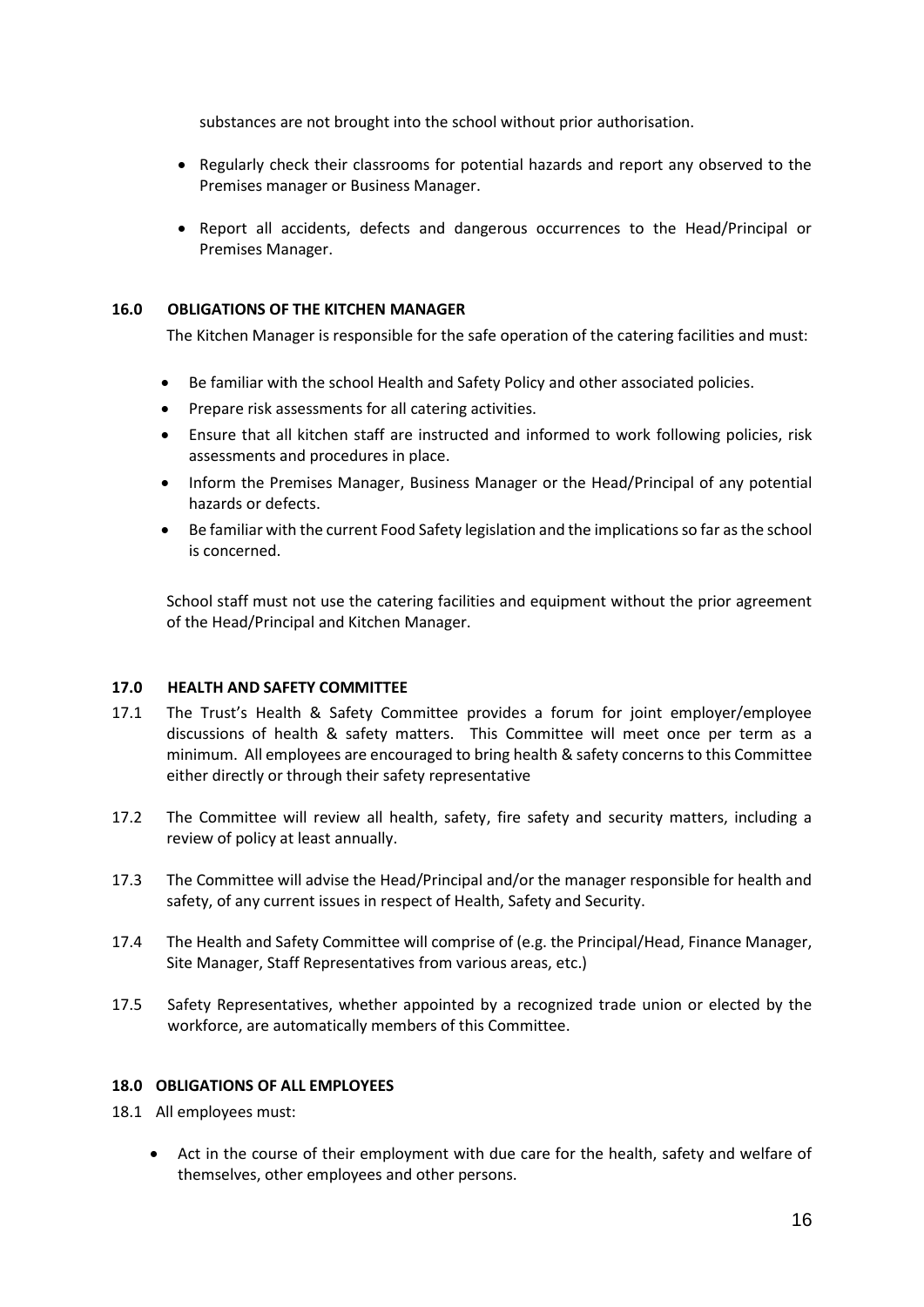- Observe all instructions on health and safety issued by the Trust, the Governing Body, the School or any other person delegated to be responsible for a relevant aspect of health and safety.
- Follow the guidance given in H&S training received.
- Report all accidents and near misses in accordance with current procedure.
- Know and apply emergency procedures in respect of fire, first aid and other emergencies.
- Co-operate with other persons to enable them to carry out their health and safety responsibilities.
- Inform their Line Manager of all potential hazards to health and safety, in particular those which are of a serious or imminent danger.
- Inform their Line Manager of any shortcomings they identify in the school's health and safety arrangements.
- Exercise good standards of housekeeping and cleanliness.
- Co-operate with the any appointed/elected Safety Representative(s) and the Enforcement Officers of the Health and Safety Executive.
- When authorising work to be undertaken or authorising the purchase of equipment, ensure that the health and safety implications of such work or purchases are considered.
- Recognise that a breach of this policy, or any other policy whose purpose is prevent harm in the workplace howsoever arising, may lead to disciplinary action being taken with outcomes up to and including summary dismissal.
- Plan and organise their work to meet personal and organisational objectives and seek [their Line Manager's/Head of Department's/Principal's] support when necessary.
- Raise any concerns with their Line Manager/Head of Department or the Principal/Headteacher (or GP or Occupational Health) as early as possible.
- Speak to their Line Manager/Head of Department or Principal as early on as possible if they are experience stress or mental health difficulties or are aware of a situation that may lead to stress/a mental health concern.
- Co-operate with support, advice, and guidance they may be offered by their Line Manager/Head of Department.
- Take an active role in risk assessments and in School or Trust surveys asking for feedback.
- Be alert to any indication of adverse effects of ill health or stress exhibited by colleagues by e.g. changes in behaviour, ipromoting sympathetic care to affected colleagues .
- Take up opportunities of counselling or other forms of therapy when offered or recommended.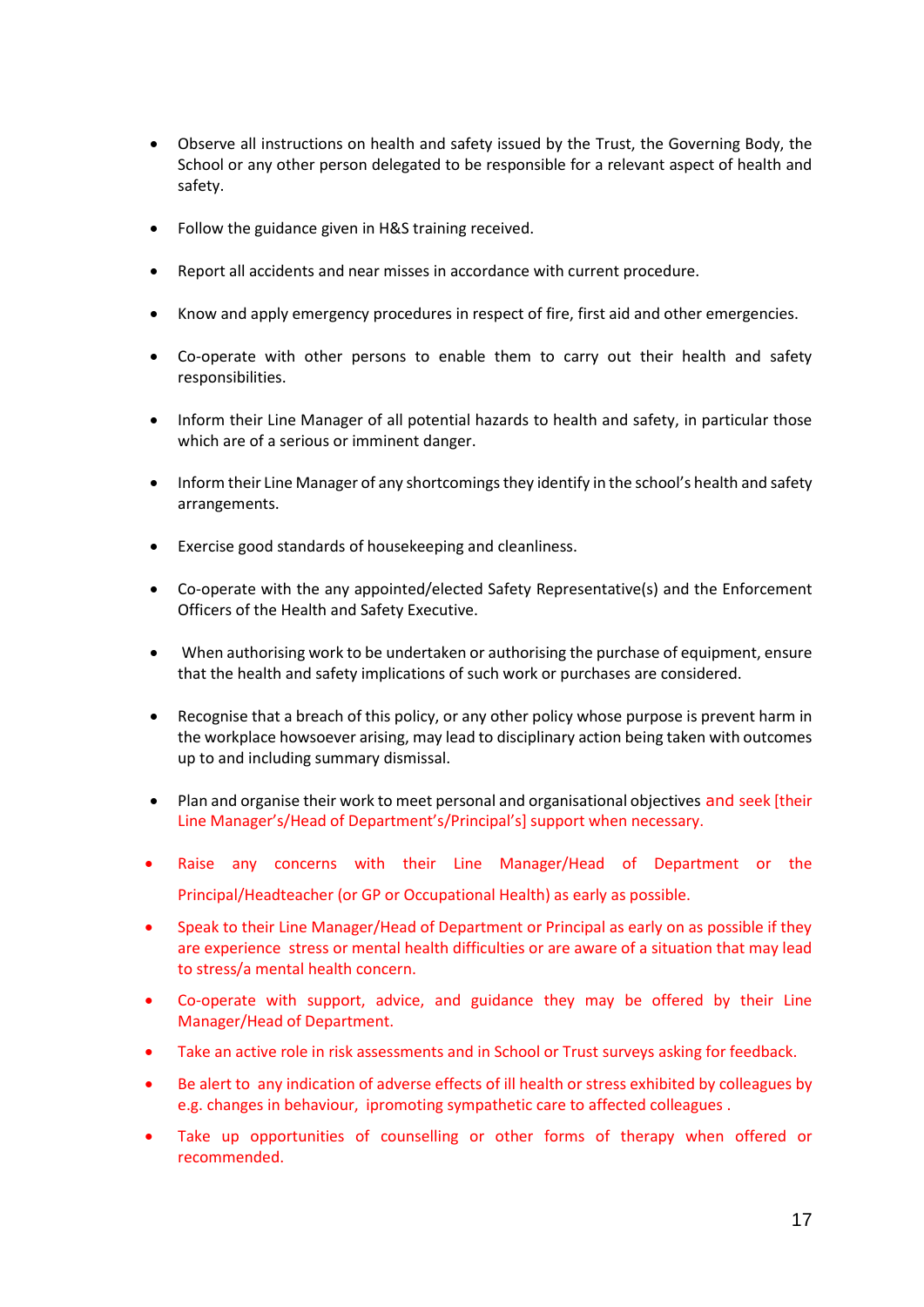#### **19.0 OBLIGATIONS OF CONTRACTORS AND VISITORS**

- 19.1 When the premises are used for purposes not under the direction of the Head/Principal e.g. the provision of school meals, then*, subject to the explicit agreement of the Governing Body*, the principal person in charge of the activities will have responsibility for safe practices in the areas under their control.
- 19.2 All contractors who work on the premises are required to identify and control any risk arising from their activities and inform the Head/Principal of any risks that may affect the school staff, students and visitors.
- 19.3 All contractors must be aware of the Trust's/the School's Health and Safety Policy, other relevant policies and emergency procedures and comply with these at all times.
- 19.4 In instances where the contractor creates hazardous conditions and refuses to eliminate them or to take action to make them safe, the Head/Principal or their representative will take such actions as are necessary to protect the safety of school staff, students and visitors.

# **20.0 STUDENTS**

- 20.1 Students, in accordance with their age and aptitude, are expected to:
	- Exercise personal responsibility for the health and safety of themselves and others.
	- Observe standards of dress consistent with safety and/or hygiene.
	- Observe all the health and safety rules of the school and in particular the instructions of staff given in an emergency.
	- Use and not wilfully misuse, neglect or interfere with things provided for their health and safety.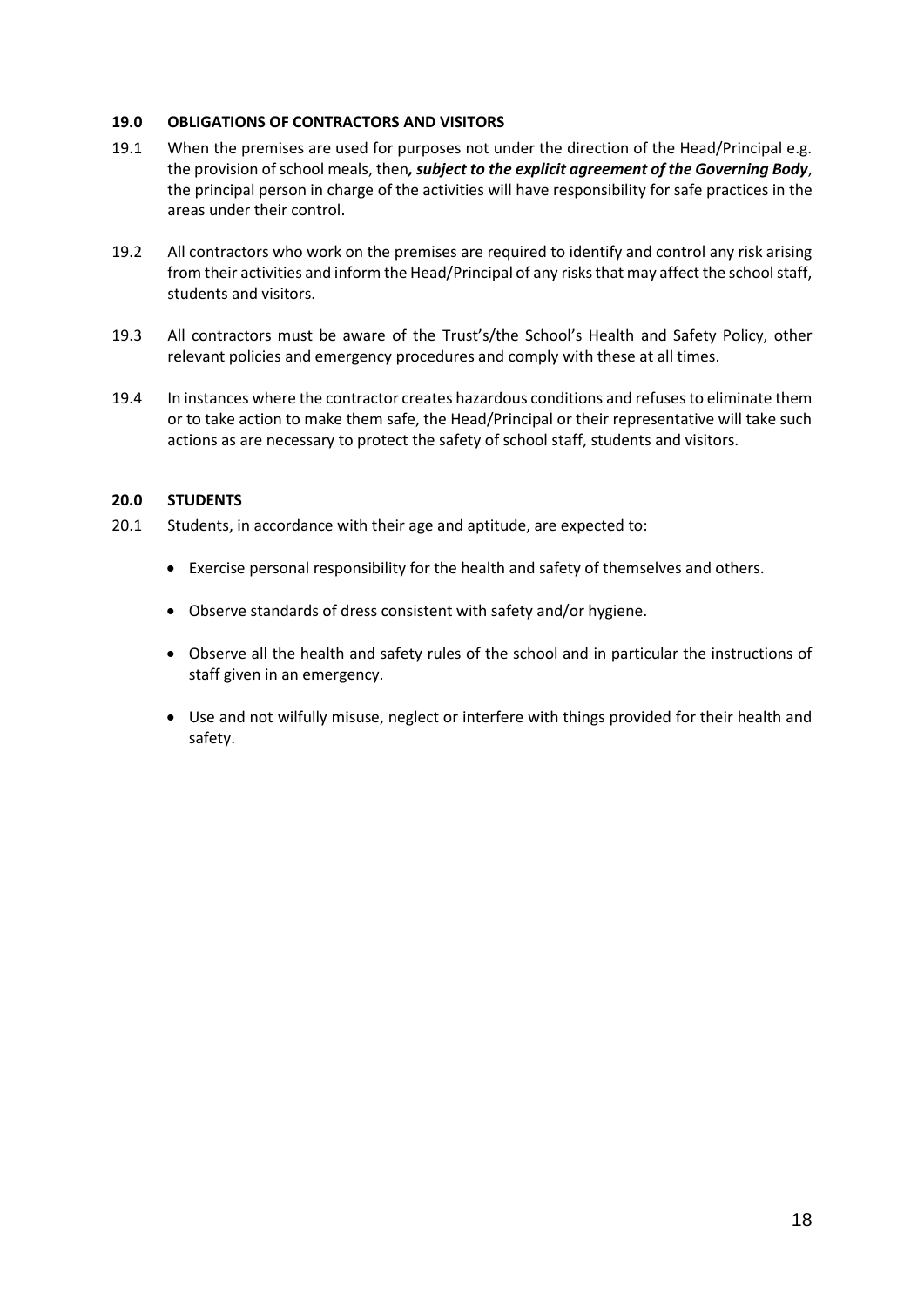#### **PROCEDURES AND ARRANGEMENTS**

### **Introduction**

The following procedures and arrangements have been established within the Trust to eliminate or reduce health and safety risks to an acceptable level and to comply with minimum legal requirements:

The list provides a brief summary of all the key health and safety arrangements applicable to the school. More detailed policies and written procedures for a number of these areas are available in the Health and Safety Management File for the school.

# **Monitoring**

To ensure the effectiveness of the Health and Safety Policy in providing and maintaining environments and systems of work which are safe and without risk to health and where appropriate to the Environment, the following procedures for monitoring have been established.

- The Director of Finance and Support Services will present an annual Health, Safety and Environment report to the Board detailing the levels of compliance achieved on the standards set by their Policies.
- On behalf of the Principals of each Educational Establishments an annual Health, Safety and Environment report detailing the levels of compliance achieved on the standards set by their Policies and accompanying arrangements will be presented to the Board by the Trust's Health and Safety advisor.
- Annually the Trust's premises and its activities will be audited to confirm that the overall organisation and its systems are effective with regard to the planning and implementation of its Safety Management System.
- Annually the Trust's premises and its activities will be inspected to confirm that Managers and Staff are satisfying their operational responsibilities and duties.
- All managers are required to routinely and regularly carry out safety tours and inspect the areas within their control and where appropriate carry out operational risk assessments on the hazards identified.
- All staff are required to routinely and regularly inspect the areas in which they are working and report any health and safety concern to their line manager.
- Records of incidents and accidents are routinely assessed to assist in the risk assessment process and in the setting of priorities, where appropriate the manager responsible or the the Trust's Health and Safety Advisor will carry out suitable and sufficient investigations to determine the cause/s and any remedial measures necessary.
- The Trust's Project and Facilities Director will in conjunction with the Trust's Health and Safety advisor analyse the accident/incident data and prepare statistical information to assist the annual review.
- This Health and Safety Policy and the accompanying school's policy will be reviewed annually to ensure it continues to satisfy the aims and objectives of the Board.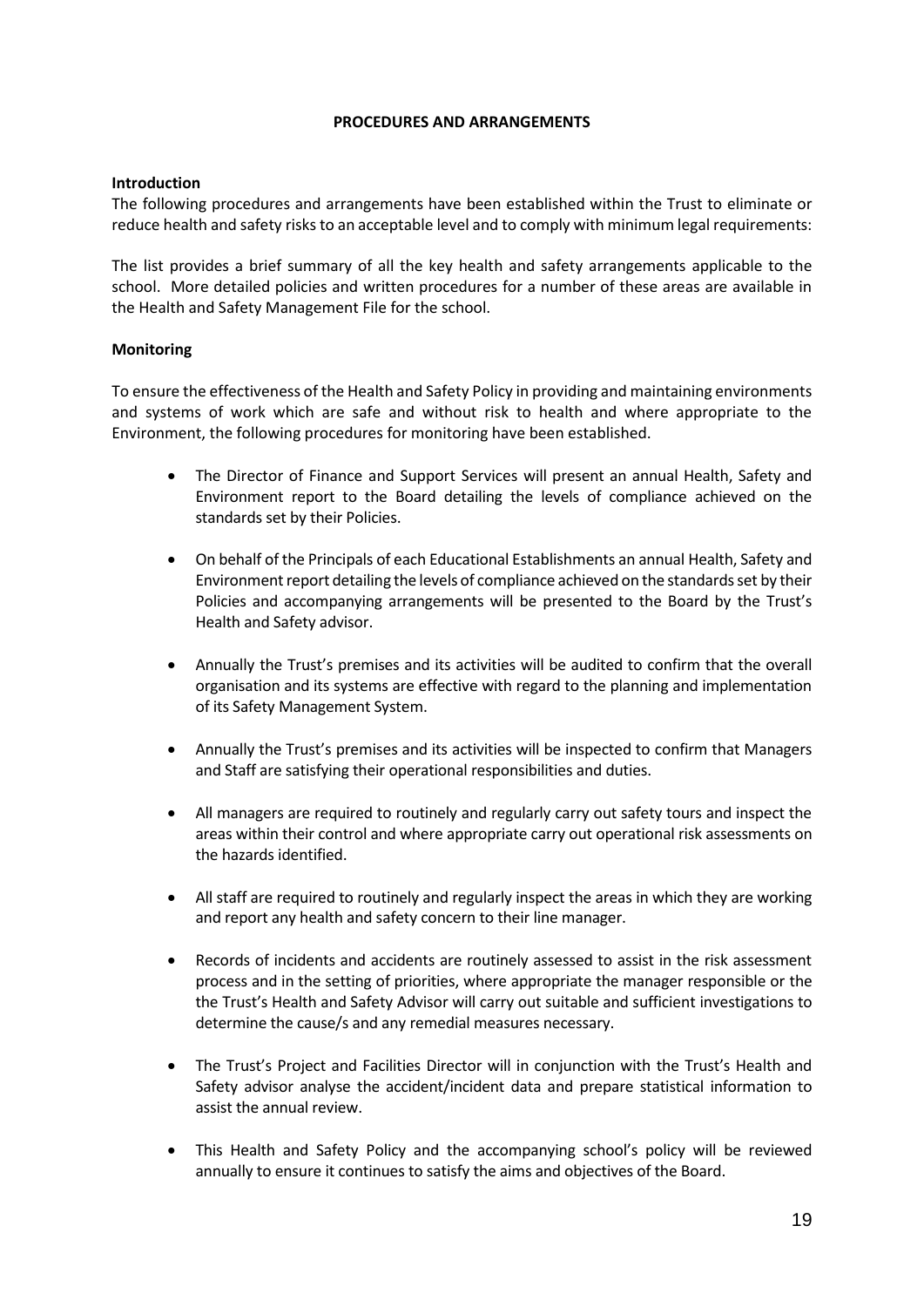# **Consultation Machinery**

Within the Trust Directors and Senior Managers will routinely liaise with and consult with staff directly on matters relevant to health and safety in accordance with the Consultation with Employees Regulations 1996.

Within the Trust's schools Committees will meet regularly in accordance with the Safety Representatives and Safety Committees Regulations 1977 and the Consultation with Employees Regulations 1996 to provide a forum for joint consultation on health and safety matters.

Membership will comprise of appropriate senior management and representatives of the staff.

Health and Safety Committees, as well as fulfilling the statutory requirements, will:

- Monitor and review the general working arrangements for Health and Safety including the Health and Safety Policy;
- Act as a focus for joint participation in the prevention of accidents, incidents and occupational ill-health;
- Assist in the development of safety procedures and systems;
- Monitor the effectiveness of Health and Safety training, communication and publicity;
- Consider reports and information from the enforcement agencies;
- Consider accident statistics and trends;
- Consider the circumstances of individual accidents and causes of reportable diseases;
- Examine Safety Audit reports and inspections.

#### **Accident and Incident Reporting**

All staff are required to ensure that all accidents are reported to the Head/Principal (or designated responsible person) who will ensure that the accident is investigated and reported to the Governing Body and the Health and Safety Executive as appropriate.

All incidents or near misses – i.e. something which has the potential to cause harm although it doesn't do so on this occasion – must also be reported so they can be investigated and appropriate steps taken to prevent a more serious reoccurrence.

#### **Asbestos** *-* if applicable

All employees must read and ensure they have read and understood the Trust's Asbestos Management Policy.

The Premises Manager is responsible for ensuring that the school Asbestos Log is read and signed by all contractors prior to starting any work on the premises.

Staff must not affix anything to walls, ceilings etc. without first obtaining approval from the Head/Principal/Premises Manager.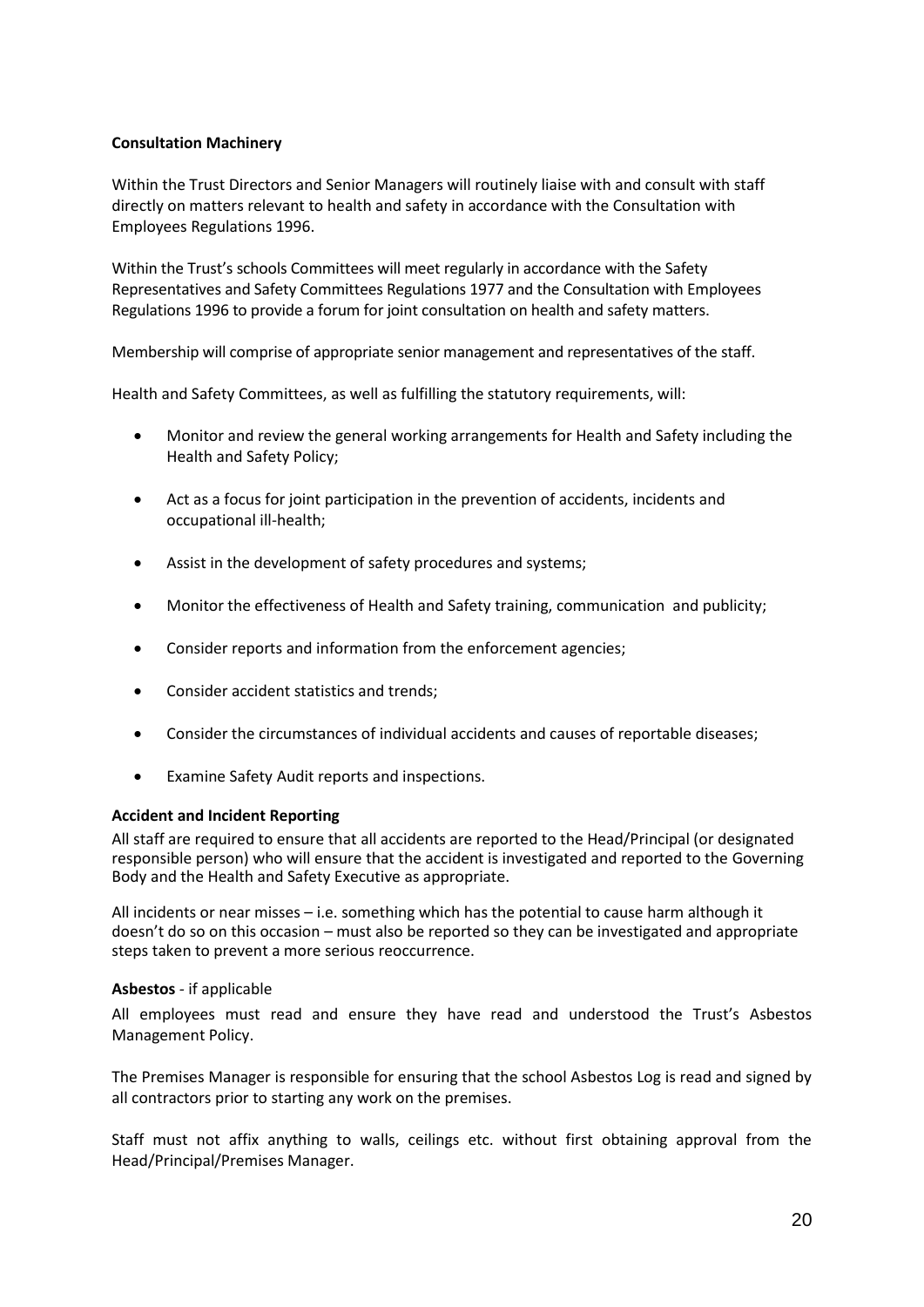Staff must report any damage to asbestos materials immediately to the Head/Principal.

Where damage to asbestos material has occurred the area must be evacuated and secured. The Head/Principal will immediately notify: the Local Authority Property Department (*Community school)*/the Head of the Governing Body (*school)* by telephone.

# **Contractors**

All contractors working for any ESF site will be pre-approved by the Projects and Facilities Director and / or the Area Facilities Manager.

The Premises Manager is responsible for the management of contractors on-site in accordance with the Trust's Managing Contractors Policy.

# **Curriculum Safety** *(including out of school learning activities)*

All curriculum leaders are responsible for ensuring that risk assessments are in place for curriculum activities where there is a potential risk to staff and students.

The risk assessments must be made known to all teaching and support staff and reviewed regularly.

Guidance from CLEAPSS, AfPE, DATA (Design and Technology Association) and other lead bodies should be adopted as appropriate.

# **Display Screen Equipment**

The Head/Principal and/or the health and safety lead per school is responsible for ensuring that DSE assessments are completed for administrative staff and teaching staff who regularly use laptops or desktop PCs.

Regular laptop users will be provided with docking stations.

Staff are reminded that laptops should not be used on laps, chair arms and other unsuitable surfaces.

#### **Educational Visits and Journeys**

The Head/Principal is responsible for appointing an Educational Visits Coordinator (EVC) and for providing them with suitable training and the necessary resources for them to complete their duties.

The Head/Principal and the EVC are responsible for ensuring that all school trips are managed in accordance with the Trusts Educational Visits Policy and the school procedures which all teachers must be familiar with.

Staff involved in Educational Visits should be familiar with the Educational Visits Policy.

# **Electrical Safety**

The Premises Manager is responsible for ensuring that the hard wiring system is inspected every five years by a competent person and any identified remedial work is undertaken without delay.

The Premises Manager will also ensure that all portable electrical equipment is tested in accordance with the timescales recommended by the Health & Safety Executive.

All staff must be familiar with school procedures and report any problems to the Premises Manager. Staff are reminded that they must not bring electrical equipment into school without the permission of the Head/Principal.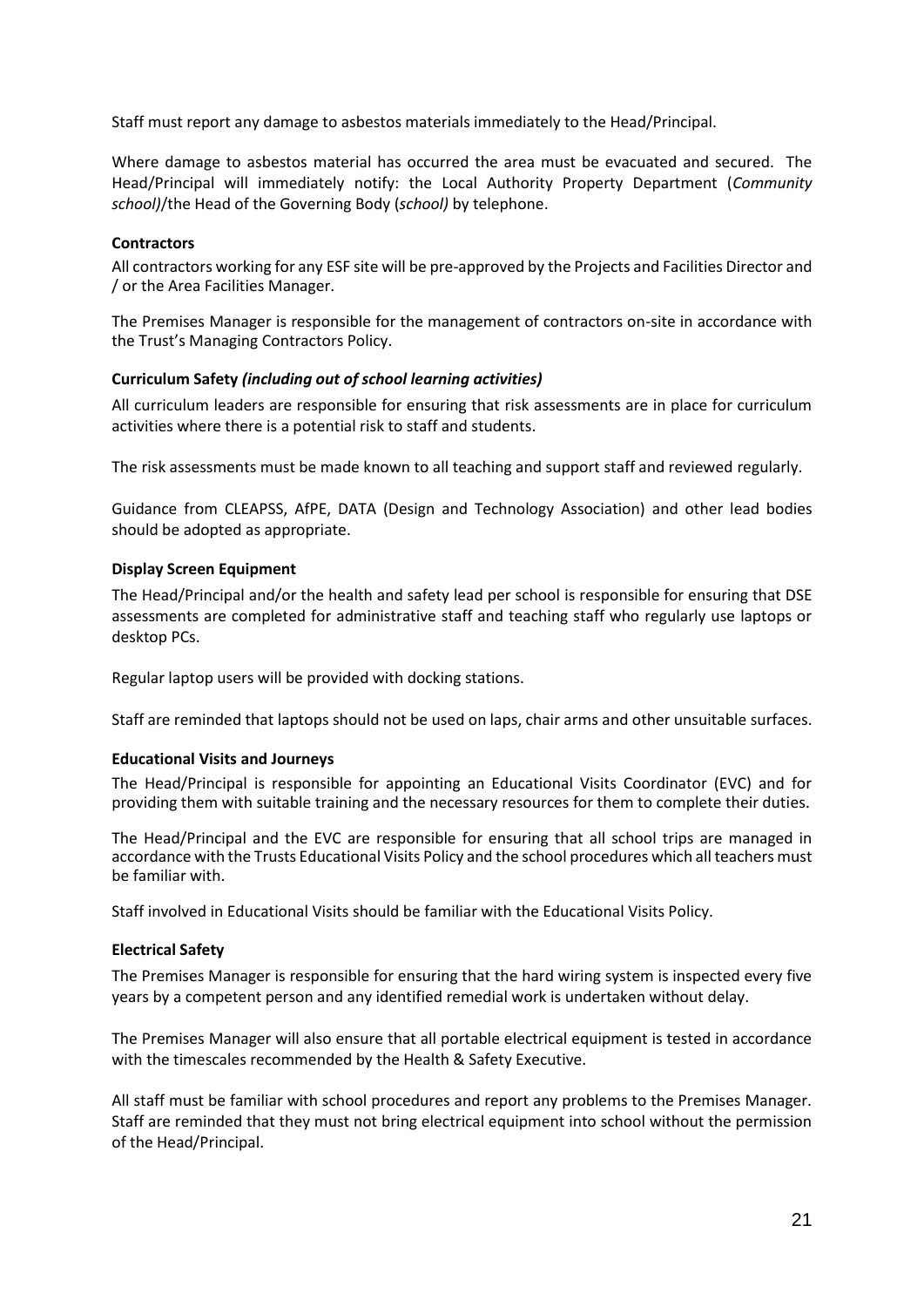#### **Fire Precautions and Emergency Procedures**

The Head/Principal is responsible for ensuring:

- a) That a Fire Risk Assessment is completed and reviewed annually.
- b) That the school emergency plan and evacuation procedures are regularly reviewed.
- c) All staff complete Fire Safety Awareness.
- d) The provision of fire awareness training to all staff.
- e) That an emergency fire drill is undertaken every half term.
- f) The preparation of Personal Emergency Evacuation Plan (PEEP) for staff and/or students with special needs.

The Premises Manager is responsible for:

- a) The formal maintenance and regular testing of the fire alarm and emergency lighting.
- b) The maintenance and inspection of the fire safety systems and reporting significant findings to the Head/Principal.
- c) The maintenance of exit/escape routes and signage.
- d) Supervision of contractors undertaking hot work.

All staff must be familiar with the school Fire safety risk assessment, the school emergency plan and evacuation procedures and Fire Management Policy.

#### **First Aid – refer to the school's First Aid Policy and Procedures**

The names of the school's qualified First Aiders are displayed on the notice board at each school.

First Aid supplies are kept at each school in accordance with the School's First Aid Policy and it is the responsibility of the school's first aider to ensure that stocks of supplies are kept up to date.

All staff must be familiar with the school arrangements for First Aid provision and the First Aid and Medicines Policy.

#### **Hazardous Substances**

The Premises Manager is responsible for ensuring that all cleaning and maintenance products that may be hazardous to health are assessed as per the Control of Substances Hazardous to Health Regulations (COSHH) before being used.

Substances that fall under COSHH must be stored securely in accordance with the manufacturer's instructions and only used by authorised persons trained in the safe use of the product.

All staff are reminded that no hazardous substances should be used without the permission of the Head/Principal. A member of staff who has completed COSHH Risk Assessment training will complete an assessment for any authorised products.

Products with low toxicity routinely used in the classrooms must be stored securely and only used by staff or older students under supervision. These will include such items as: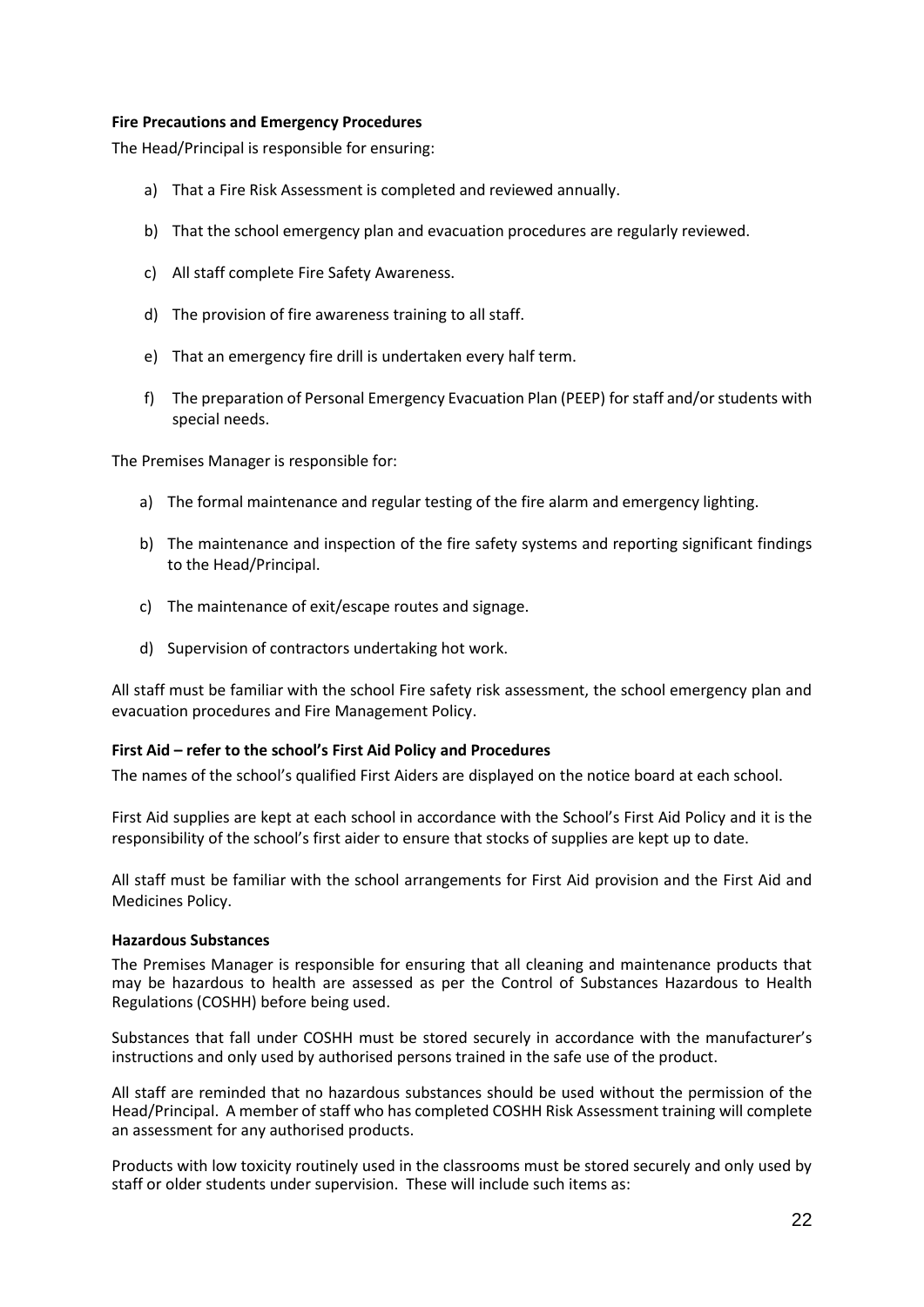- Spirit based marker pens
- Corrective fluid
- Aerosol paints

All the above should be used in a well-ventilated area.

Substances used in D&T, Art and science should be assessed and used in accordance with the generic assessments and guidance provided by CLEAPSS.

#### **Inclusion**

All Trust schools comply with either the Local Authority or the School's policy for Inclusion and all teaching and support staff should be familiar with this policy and supporting guidance.

The Head/Principal is responsible for ensuring that there are adequate facilities and support staff to ensure the health, safety and welfare of any student with SEN.

All teaching and support staff must be given any information about a student's needs and receive such training as is necessary for them to be able to support the student's learning, social and personal needs.

The SENCO and curriculum leaders must ensure that all risk assessments for curriculum activities are adapted as necessary to ensure the safety of any student with SEN. No student should be excluded from an activity on the grounds of health and safety unless this is absolutely unavoidable due to the risk level identified by a risk assessment process.

Where it is considered essential to exclude a student from all or part of an activity this exclusion must be authorised by the Head/Principal.

#### **Lettings/shared use of premises/use of Premises outside School Hours**

The Head/Principal is responsible for ensuring that any use of the premises outside school hours is managed in accordance with this Policy, the Fire Safety Policy and Lettings Policy.

The Premises Manager is responsible for managing the arrangements for lettings, e.g. staffing requirements, first aid provision, fire and emergency arrangements, and any restriction on use of facilities and equipment.

#### **Lone Working**

Lone workers can be defined as anyone who works by themselves without close or direct supervision.

Facilities and cleaning staff may be regular lone workers but teachers and other staff may also work in isolated classrooms/offices after normal school hours or during holiday times.

Any member of staff working after hours must notify the Head/Principal and Premises Manager of their location and intended time of departure.

Lone workers should not undertake any activities which present a significant risk of injury.

#### **Managing Medicines & Drugs**

No student is allowed to take medication on the school site without a letter of consent from his/her parent/carer.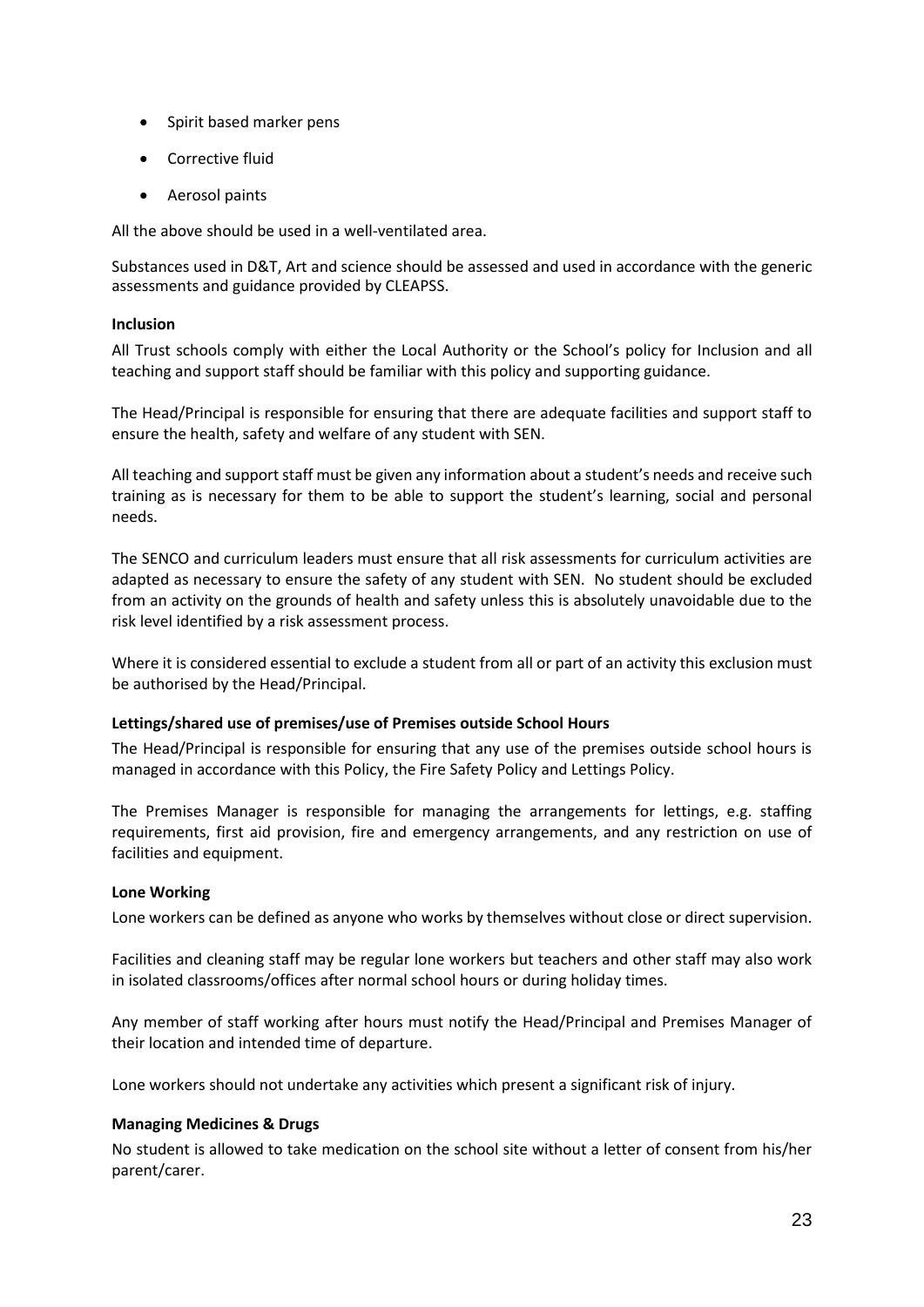Staff must notify the Head/Principal if they believe a student to be carrying any unauthorised medicines/drugs.

The school policy for First Aid and Medicines provides detailed guidance and all staff should be familiar with this policy.

#### **Maintenance and Inspection of Equipment**

The detailed arrangements for the maintenance and inspection of equipment are described in the site maintenance procedures under the control of the Premises Manager.

Where Heads of Department hold budgets for maintenance they must ensure that a schedule of planned preventative maintenance of all equipment is in place and record all maintenance and repair

Where Heads of Department hold budgets for maintenance they must ensure that a schedule of planned preventative maintenance of all equipment is in place and record all maintenance and repair

All faulty equipment must be taken out of used and reported to the Premises Manager. Staff must not attempt to repair equipment themselves.

#### **Manual Handling and Lifting**

The Head/Principal will ensure that any significant manual handling tasks are risk assessed and these tasks eliminated where possible.

No member of staff should attempt to lift or move any heavy furniture or equipment themselves but must ask the Premises Manager for assistance.

Students are not allowed to move or lift any heavy or unwieldy furniture or equipment.

Support staff who assist students with physical disabilities must be trained in the safe use of lifting equipment and handling techniques.

#### **Outdoor Play Equipment**

The outdoor play equipment and safety surfacing complies with BS/EN standards and is formally inspected annually by a competent contractor.

Facilities undertake weekly checks of the play equipment and play areas

Supervisory staff should make a visual check of all play equipment before it is used.

Risk assessments have been completed for each item of equipment and all staff supervising play activities must be familiar with these assessments. If the supervision levels recommended in the assessment cannot be achieved the equipment should not be used.

Pupils and pupils' siblings are not permitted to use the play equipment after school hours. Any member of staff who observes unauthorised use of the play equipment must report it to the Headteacher or Caretaker immediately

#### **PE Equipment and Play Ground Equipment**

The Head of Physical Education is responsible for ensuring that all PE equipment is suitable and safe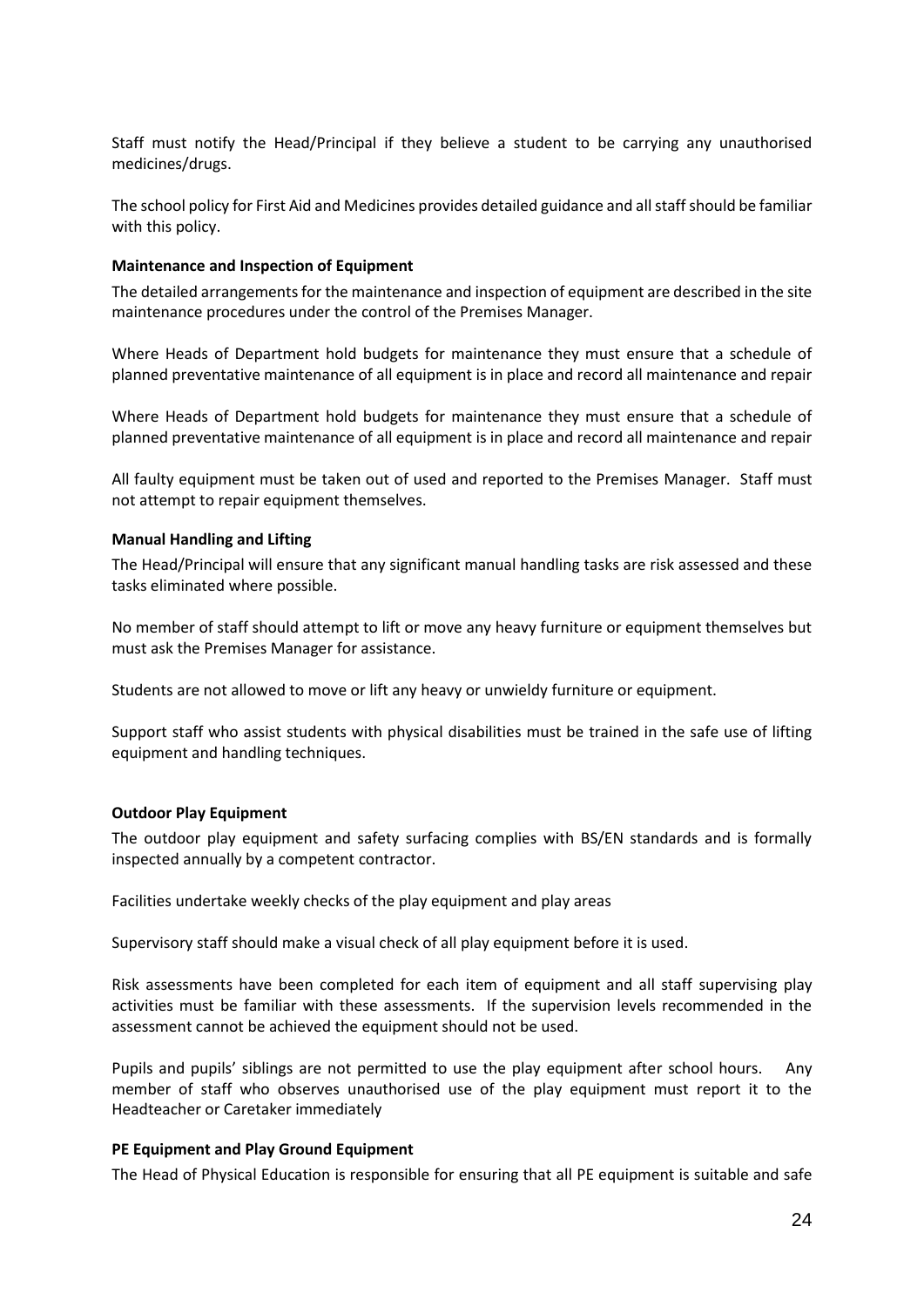for the activities planned and the age and abilities of the students.

The Premises Manager is responsible for ensuring playground equipment is inspected at least annually by a competent person and regularly by the Premises team.

Risk assessments have been completed for all PE activities and all staff must be familiar with these.

Wall bars, ropes, beams, vaulting horses, benches and mats are formally inspected annually by a competent contractor.

All PE equipment must be visually checked before lessons and returned to the designated store area after use.

Students must not use the PE or playground equipment unless supervised.

Any faulty equipment must be taken out of use and reported to the Head of Department or the Premises team.

# **Personal Protective Equipment (PPE)**

Where the need for PPE has been identified in Risk Assessments, it is the Head/Principal's responsibility to ensure adequate supplies of suitable PPE.

Where a need for PPE has been identified it must be worn by any staff member or student who might be at risk of injury or harm to health.

Any staff member or student who refuses to use the PPE will be subject to disciplinary action.

PPE must be kept clean and stored in designated areas. Staff must report any lost or damaged PPE to their line manager in the first instance, if issues arise, they should be brought to the attention of the Head/Principal.

#### **Risk Assessments**

It is the Head/Principal's responsibility to ensure that potential hazards are identified and that risk assessments are completed for all significant risks arising from school undertakings.

The Head/Principal is responsible for ensuring the responsibility for completing risk assessments is delegated to the person responsible for that areas.

Heads of Dept will undertake risk assessments for their specialist areas.

The Premises Manager will undertake risk assessments for maintenance and cleaning.

The EVC will ensure that risk assessments are completed by all staff who organise and lead school visits.

#### **Security/Violence**

The Premises Manager is responsible for the security of the school site and will undertake regular checks of the boundary walls /fences, entrance points, outbuildings and external lighting.

The Premises Manager is also responsible for the security of the site during after school use and lettings.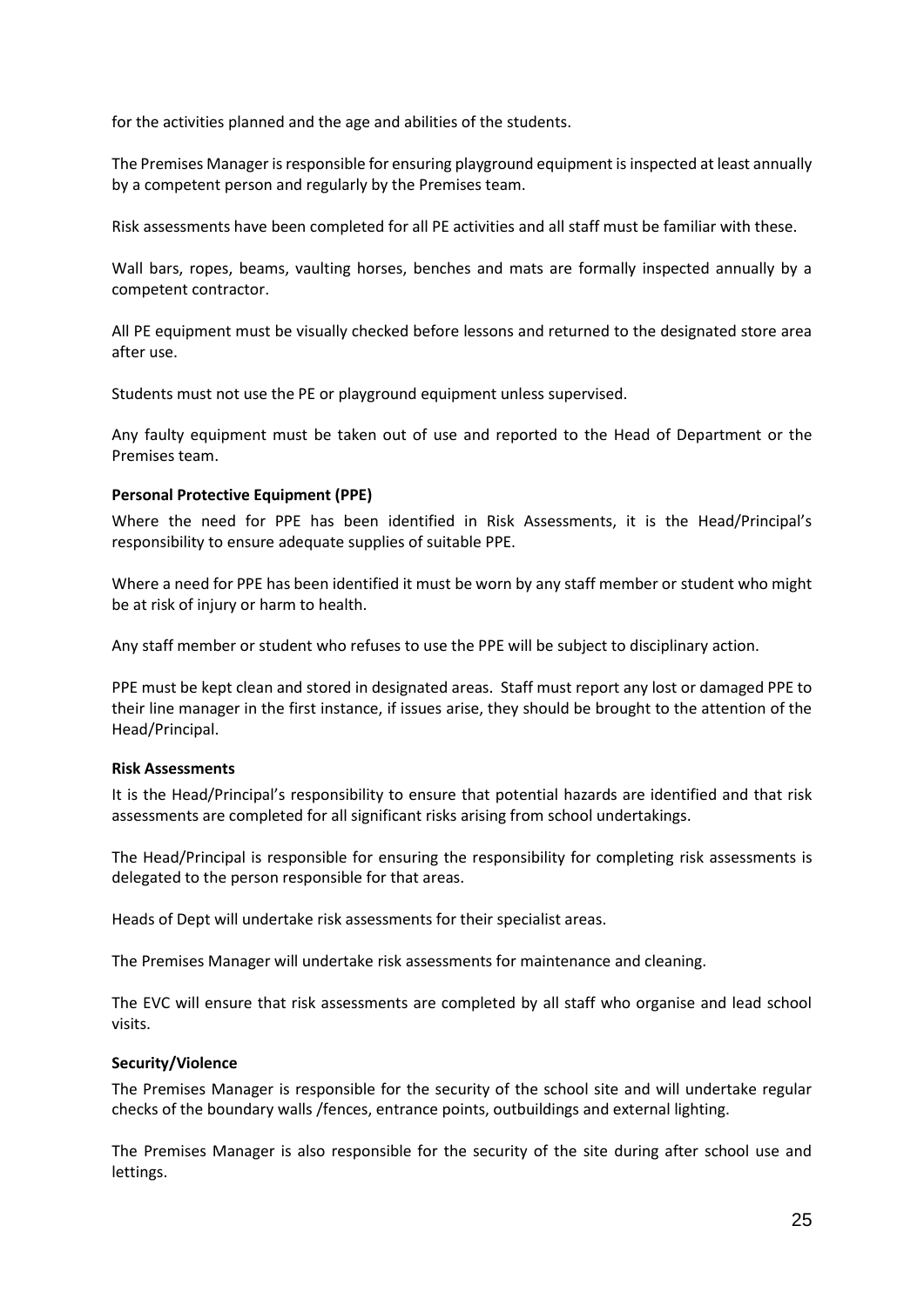Staff are advised to read the ESF ID Badge Policy.

Staff must query any visitor on the school premises who is not wearing a visitor badge and escort them back to reception.

If an intruder becomes aggressive staff should seek assistance.

Meetings with parents known to be verbally abusive or threatening in their behaviour should only be held in virtually or by phone, if this is not possible, then these should take place in the reception area of the school where assistance is available. The Head/Principal should be notified in advance of these meetings where possible.

Any incidents of verbal abuse or threatening behaviour by parents, visitors or students must be reported immediately to the Head/Principal, and the requirements set in the section Harassment, Violence and Aggression should be followed.

# **Site Maintenance**

The Premises Manager is responsible for ensuring the safe maintenance of the school premises and grounds and for ensuring cleaning standards are maintained.

He will undertake routine inspections of the site and report any hazards that cannot be dealt with immediately to the Head/Principal.

All staff are responsible for reporting any damage or unsafe condition to the Premises Manager immediately. His job book is kept in the office and office staff will contact him by mobile if the matter is urgent.

#### **Smoking – refer to the ESF Employee Handbook**

It is illegal to smoke anywhere on the school premises.

# **Staff Training & Development**

The Head/Principal is responsible for annually assessing the health and safety training needs of all staff and for arranging any identified training.

All new staff will receive specific information and training as part of the school induction process.

All staff will receive health and safety, fire safety awareness training on an annual basis.

Staff given specific health and safety responsibilities and duties will be provided with the necessary levels of information, instruction and training to enable them to carry out these duties.

Health and safety will be a regular agenda item for staff meetings and on the September INSET day in each new school year.

#### **Stress and wellbeing**

The school governors and Head/Principal are responsible for taking steps to reduce the risk of stress in the school by taking measures to ensure colleagues are supported through:

- An environment in which there is good communication, support, trust and mutual respect.
- **•** Training to enable them to carry out their jobs competently.
- Control to plan their own work and seek advice as required.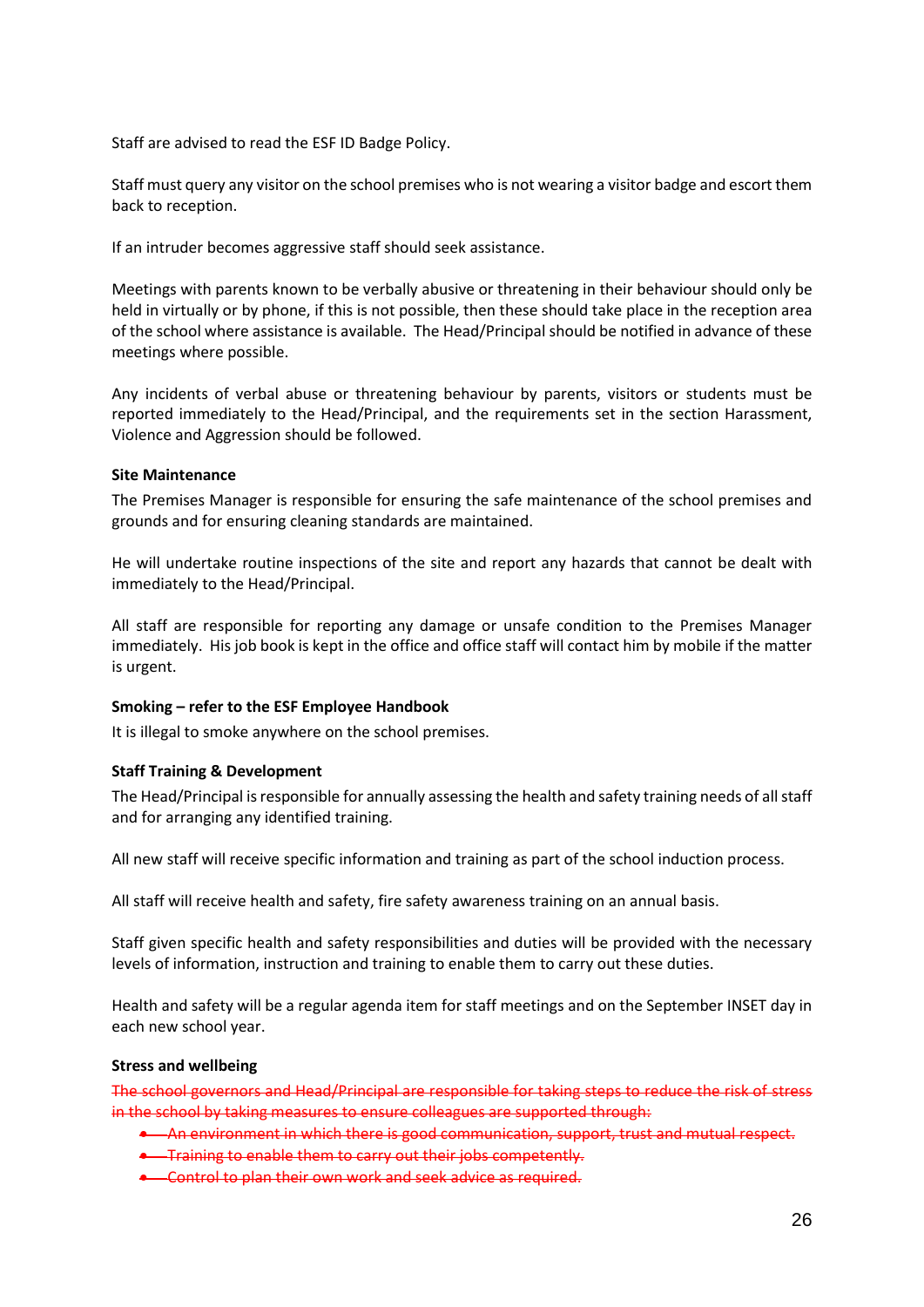- **•** Involvement in any major changes.
- Clearly defined roles and responsibilities.
- Consideration of domestic or personal difficulties.
- Individual support, mentoring and referral to outside agencies where appropriate.

The Trust is committed to identifying, tackling, and preventing where reasonably forseeable the causes of work-relatedstress and to providing appropriate support and consideration to staff suffering from

stress, on a confidential basis where appropriate including:

- a) Promoting a culture of open communication, participation and encouragement to ensure staff feel able to raise any concerns they have about their work or working environment
- b) Through training, effective planning and allocation of workloads and ensuring feedback is provided on performance to develop staff skills
- c) Using staff development, staff support systems and policies reflecting current good practice to help staff understand and recognise the causes of stress and to address workrelated stress and the impact of external stressors at work
- d) Providing a workplace free from harassment, bullying and victimisation
- e) Addressing violence, aggression and other forms of inappropriate behaviour through disciplinary action
- f) Ensuring risk assessments include, or specifically address, workplace stress and incorporate the Health and Safety Executives Management Standards for work related stress

g)

- h) Facilitating requests for flexible working where reasonably practicable following our Flexible Working Policy
- i) Following comprehensive change management procedures
- j) Providing appropriate support through appropraite application of relevant HR resources and processes ( e.g. Attendance Improvement Plans, occupational health advice Employee Assistance) for staff affected by, or absent by reason of, stress or any other long term condition

Recognition of stress and mental ill health as a genuine problem requires management support and action. Those working at management and supervisory level have a specific responsibility to:

- a) Participate in the culture of open communication, encouragement and without judgment, encouraging good communication between management and staff
- b) Ensure that the staff they line manage receive training to undertake their duties
- c) Ensure staff are given meaningful developmental opportunities
- d) Effectively plan and allocate workloads and provide feedback on performance
- e) Monitor workloads and reallocate work where necessary to prevent overload or under utilisation
- f) Discourage work related communication outside normal working hours or whilst on holiday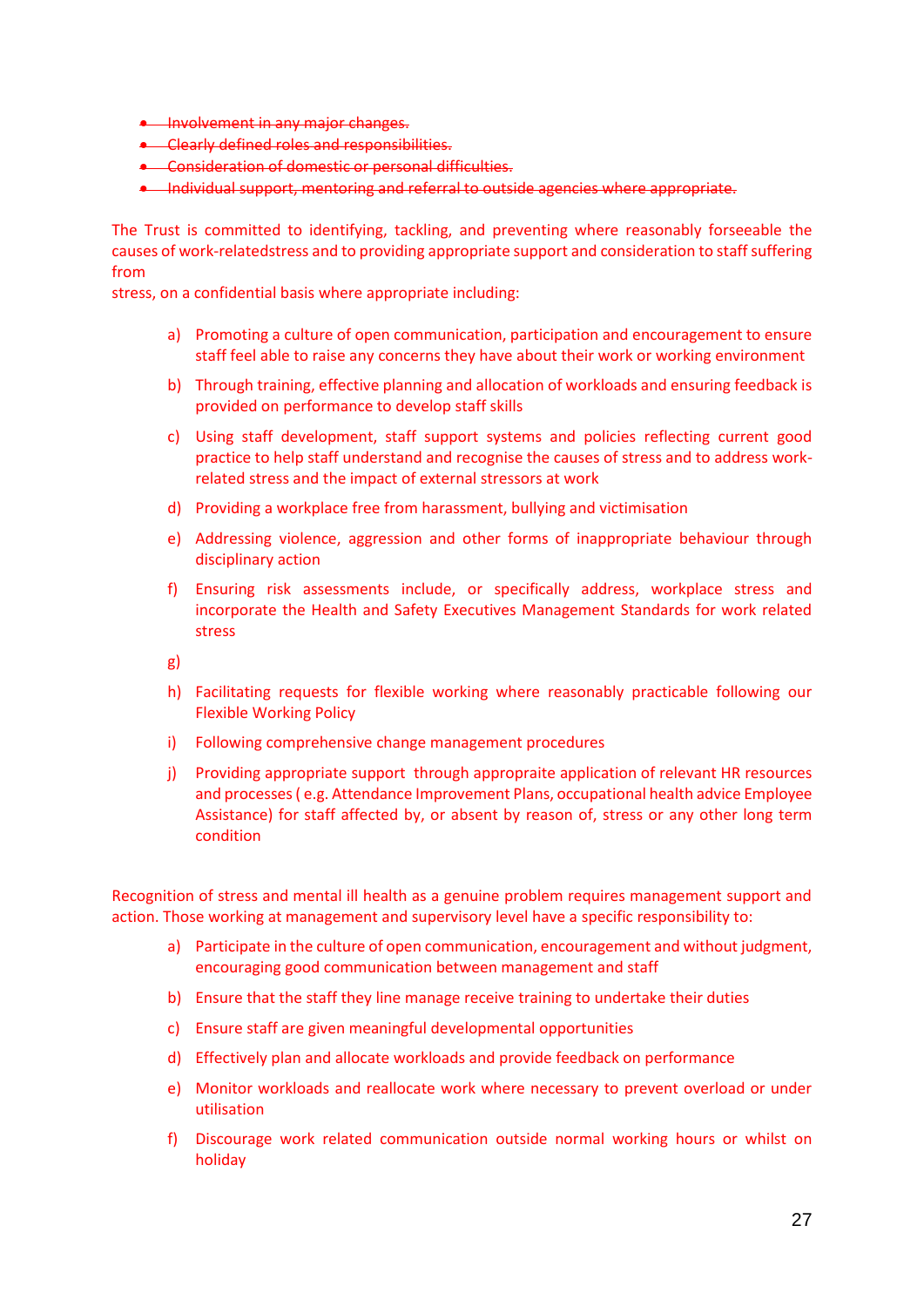- g) Monitor working hours and overtime to ensure no member of staff is overworking
- h) Monitor holidays to ensure staff are taking their entitlement
- i) Ensure bullying and harassment is not tolerated within their area
- j) Be vigilant with members of staff suffering stress outside of work (e.g. bereavement or separation) and offer them additional support
- k) Ensure that the staff they manage understand the standards of behaviour expected of them and others and act on behaviour that falls below those standards
- l) Carry out and implement (or organise the implementation of any) recommendations of risk assessments
- m) Ensure personal data of staff members, including information about their mental health, is handled in accordance with data protection principles and the Trust's policies dealing with privacy.

To facilitate this process, your Line Manager/Head of Department, Principal and Senior Leadership are encouraged to seek advice from the Principal on how to recognise stress in the staff that they manage in the first instance.

The Trust is able to assist staff who may be suffering from stress in the following ways:

- Sign posting staff to the Education Support website, which is a group of independent charities that provides practical and emotional support to staff in the education sector and their families.
- Provision of an Employee Assistance Programme via **Care First** a free, independent and confidential resource available to our employees.
	- Help is available in relation to work-life balance and work pressure issues; managing change; managing stress, bereavement or other life events; health and wellness, or if you think counselling might help.
	- In addition to telephone counselling, **up to eight face-to-face counselling sessions** are available to employees after an initial telephone assessment. Such sessions are usually arranged within five working days and will be with a local counsellor within 15 miles of your home or workplace, as preferred.
	- **Freephone:0800 174 319** *(24 hours, 7 days a week)*
	- **Web:** [www.carefirst-lifestyle.co.uk](http://www.carefirst-lifestyle.co.uk/)
		- **Username**: emmanuel Password**:** employee
- Health and Safety is a standing item on Employee Consultation Meeting Agendas and provides the ideal forum for consultingstaff representatives in proposed action relating to the prevention of workplace stress.

For further information refer to the Stress and Wellbeing Handbook.

#### **Managing cases of stress/mental ill health at work**

Cases of stress/mental ill health at work will be managed like any other health issue that may affect an employee's ability to attend, or perform, at work. Once identified, the arelevant manager will take appropraite next steps which may include any (but are not limited to):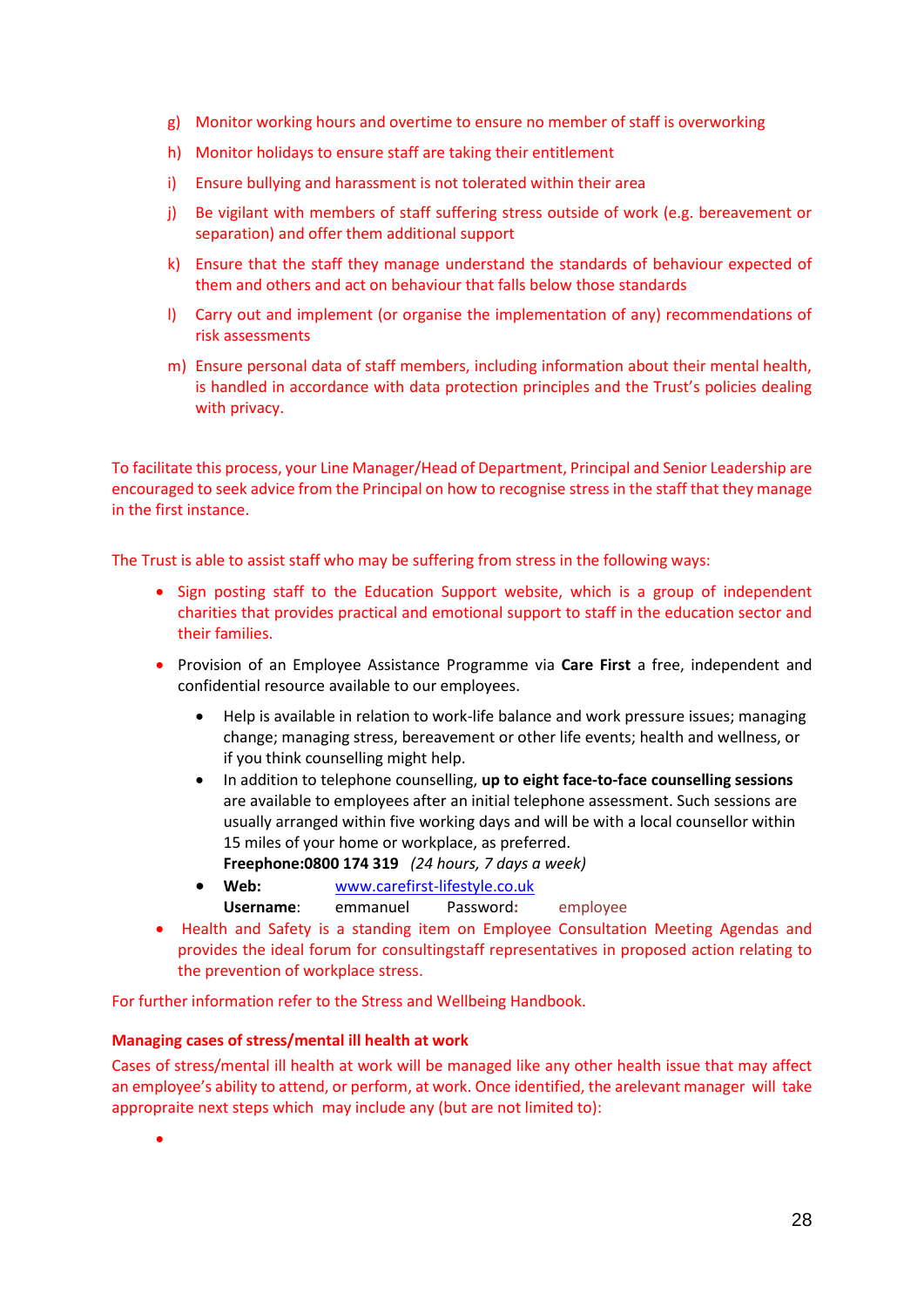- Informal performance support planReferral for Occupational Health Adviceand or consent to write to the employees own GP/and or treating physician for guidance on any adjustments that may assist the member of staff
- Where the employee has been absent from work for an extended period Reintegration into the workplace and keeping colleagues informed of any developments at work with the member of staff's consent, including social events, whilst they remain off work
- Identify an appropriate support buddy for the individual to approach whenever they need to talk.Sign posting to Employee Assistance Programme
- If a member of staff takes sickness absence, discussion of an appropriate return to work programme will take place with a relevant manager and HR Officer

#### **Absence due to stress**

If you are absent due to stress or mental ill health you should follow the notification procedures contained in our Sickness Absence Policy.

#### **Confidentiality**

Confidentiality is an important part of this policy. Every member of staff is responsible for observing the high level of confidentiality that is required, whether they are suffering from stress or mental or physical ill health, supporting a colleague who is suffering from stress or mental or pyhysical ill health because they are otherwise involved in the operation of a policy or procedure dealing with stress or mental or physical ill health.

Breach of confidentiality may give rise to disciplinary action in accordance with the Trust Disciplinary Policy and Procedure.

However, there are occasions when matters reported by a member of staff suffering from stress or mental or physical ill health may have to be put to third parties. For example, where duties need to be reallocated within a team or where, as the result of reported bullying or misconduct, a disciplinary investigation and/or proceedings take place. If this is the case, matters will be discussed with the member of staff concerned and an appropriate means of communication agreed before any action is taken.

The Trust will monitor awareness of and effectiveness of this policy to ensure it is achieving its stated objectives.

Staff are invited to comment on this policy and suggest ways in which it might be improved by contacting the Employee Consultation Committee in the first instance.

#### **Swimming**

Each venue is visited by the leader and individually risk assessed with advice from the operators. A plan of the pool area, emergency alarms and fire exits will be prepared and issued to relevant teachers with the facility Normal Operating Procedures.

Deep and shallow ends are clearly marked and ideally divided by a rope wherever possible. Lifesaving devices and at least one lifeguard is located around the poolside. All teachers and students are made aware of facility Emergency Evacuation Procedures. This is refreshed following any change in teachers or students.

Children are instructed by ASA Qualified Instructors who are police vetted and health checked. The programmes take place in local authority pools and Sports Centres and are subject to the Swimming Programme Service Specification.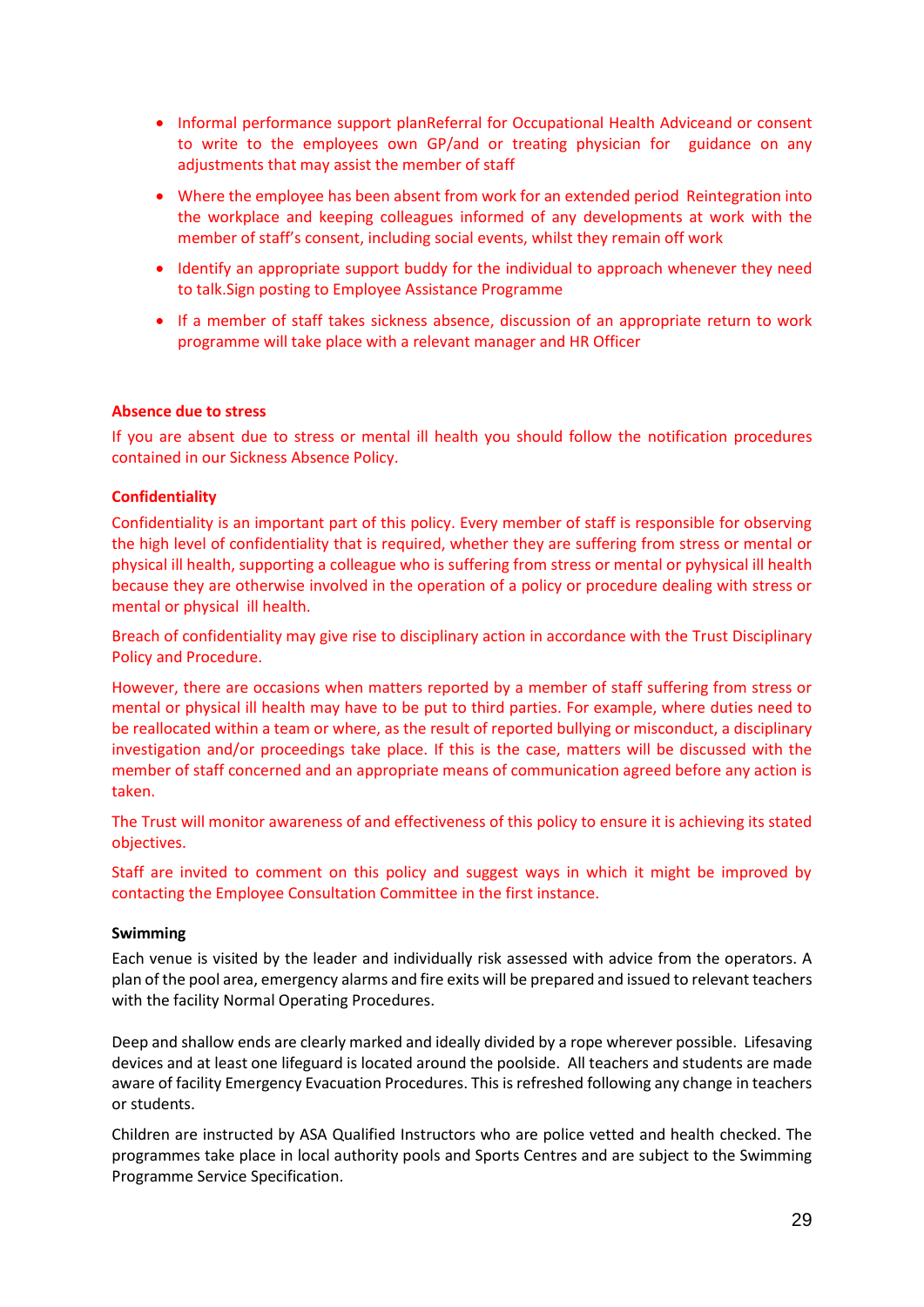All staff must ensure that they are familiar with the local authority swimming guidance before accompanying any swimming groups.

#### **Visitors – please refer to the Visitors Code of Conduct**

All visitors must sign in and out at the school reception desk. This includes parents and peripatetic teachers/specialists. A badge will be issued which must be worn at all times in school whilst on the premises.

Visitors to the school will be made aware of the emergency procedures and other safety information as is relevant. Visitors to the school will be made aware of the emergency procedures and other safety information as is relevant.

Contractors undertaking maintenance work on the school will be informed of the emergency procedures and any risks in their work area e.g. asbestos, fragile roofs.

#### **Working at Height**

The Premises Manager is responsible for the purchase and maintenance of all ladders in the school.

All ladders conform to BS/EN 131 standards as appropriate.

The Premises Manager is also responsible for completing risk assessments for all working at height tasks on the premises.

Staff are reminded that `working at height' applies to all activities which cannot be undertaken whilst standing on the floor.

When decorations or displays need to be put at height, then a step stool or small step ladder must be used. Standing on desks, chairs or other furniture is **not** permitted.

Do not work at height when you are alone. If you are planning to use a step ladder ask the Premises Manager to help you erect it properly and have an assistant to hold the ladder steady and pass you the materials you need.

Your knees should be no higher than the top platform of the ladder.

Never overreach. Try always to keep one hand free on the ladder to steady yourself.

#### **Control of Infections**

The Head/Principal is responsible for ensuring that risk assessments are undertaken, and appropriate controls are in place to manage infection risks in line with the requirements set on the Control of Infections Policy.

Staff are responsible for complying with the Control of Infections Policy.

#### **Harassment, Violence and Aggression**

Violence, threatening behavior, or abuse to staff will not be tolerated so all members of the school community, and all visitors can be confident that they are operating within a safe environment.

Policies, procedures and risk assessments will consider the hazard of workplace harassment, assault and violence from students and others to staff.

Government guidance from the Department for Education and advice from the Health and Safety executive and relevant trade unions are used to inform risk assessments.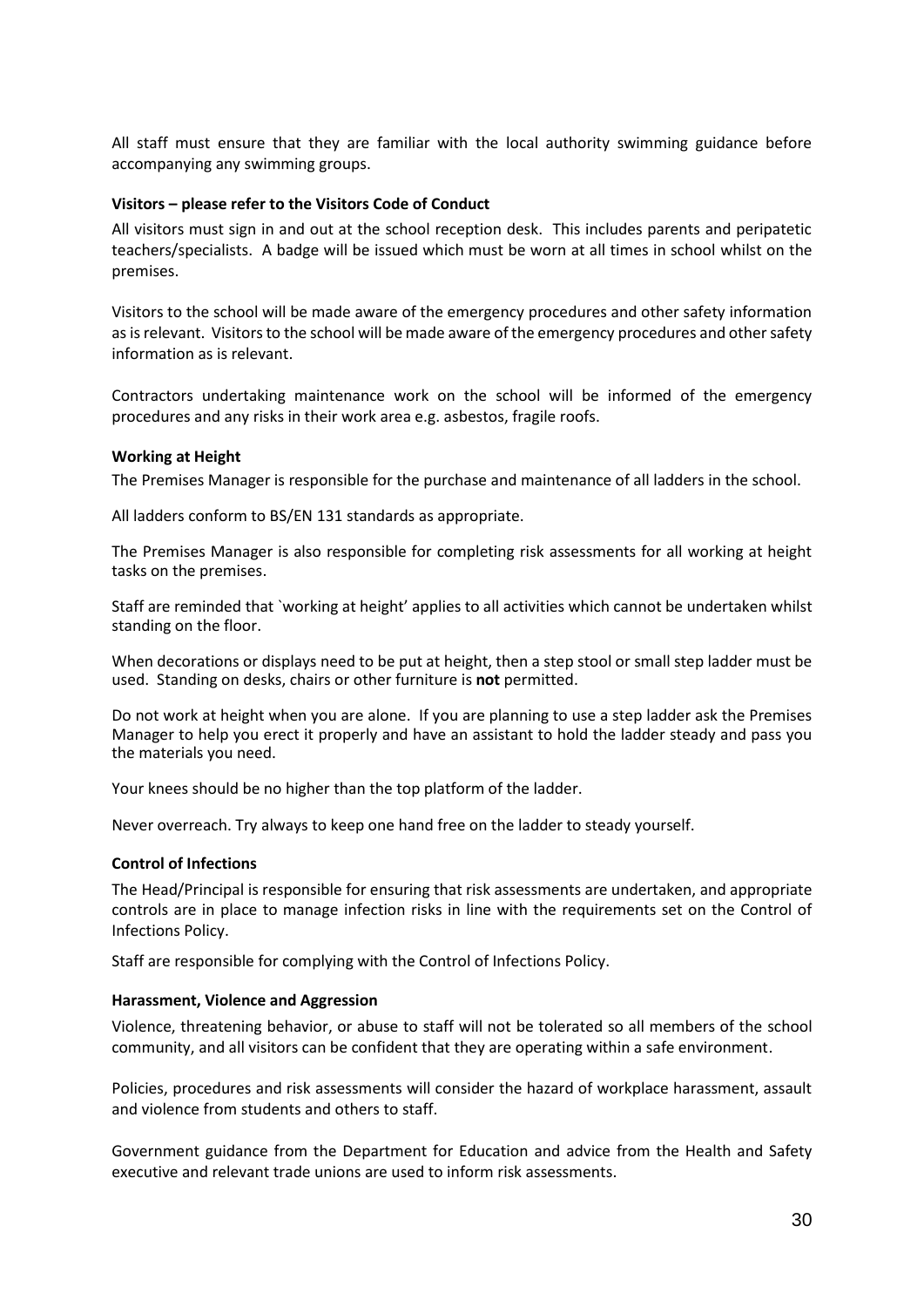Controls are implemented to reduce as low as reasonably practicable the risk of harassment, aggression, violence and stress from working in fear of violence or assault.

Individual student risk assessments or Care Plans will be completed when necessary.

Regular reviews to monitor the effectiveness of the control measures are completed.

The design and on-going development of a school premises will take into consideration the risks of violence, aggression and harassment.

Staff are provided with information, instruction and training to deal with difficult situations that they may encounter during their normal work activities.

Incidents of harassment, aggression or violence are reported, recorded and investigated in accordance with the Accident Reporting and Investigation procedure.

If a member of staff is subject of workplace harassment, aggression or violence, a school will provide support to the affected employee, and appropriate action will be taken to prevent reoccurrence.

To enhance the learning environment and achieve a safe and secure community, a school will participate and liaise with external organisations to develop protocols to reduce harassment, violence and aggression.

#### **New and Expectant Mothers**

Staff that is a new or expectant mother should notify their line manager as soon as practicable.

The Head/Principal is responsible for ensuring that appropriate risk assessments are undertaken, and appropriate controls are in place to manage infection or other workplace risks in line with the requirements set out in the Control of Infections and other Policies.

The relevant manager should review the relevant risk assessments with the relevant staff to ascertain if additional controls are required. It is recommended that a specific risk assessment for new/expectant mothers be conducted as soon as notification is received and reviewed and regular intervals or when material circumstances change

The school should consider these risks when completing the risk assessment:

- a) Working with hazardous substances
- b) Stressful environments
- c) Movement around the site (including stairs and distances between classrooms etc.)
- d) Doing duties that involve physical effort ;
- e) Standing for long periods
- f) Inherent risks in certain departments, e.g. PE, Science
- g) Manual Handling
- h) Working in a confined spaces or at height
- i) Using an unsuitable workstation
- j) Infectious diseases
- k) The provision of appropriate sanitary and rest facilities.

#### **Supervision of students**

Staff will actively promote sensible, safe behaviour to students;

Dangerous or risky behaviour displayed by students will be addressed and dealt with in the school